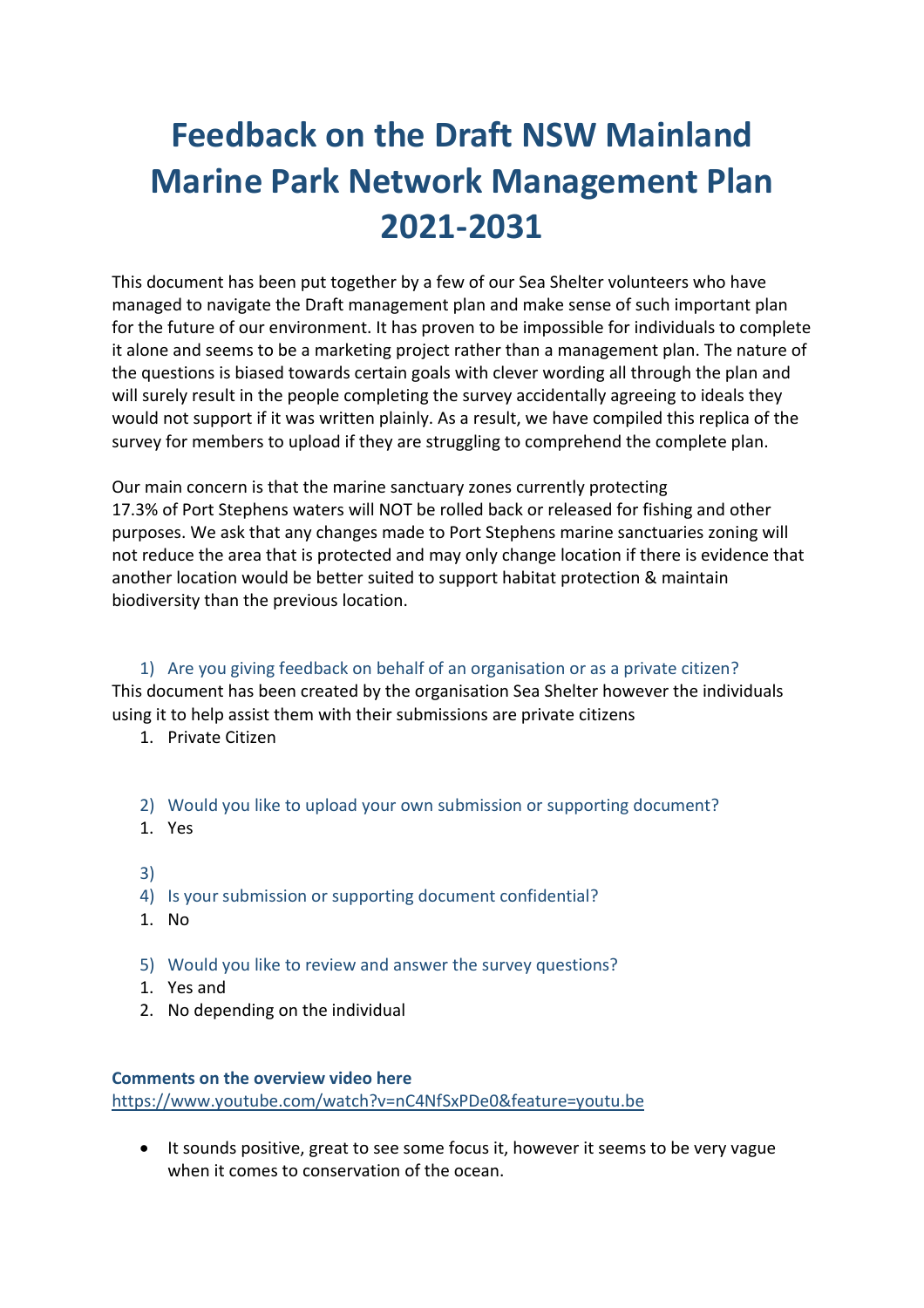- The key threats need to be weighted towards environmental conservation, by dividing the threats like that it does not give enough weight to what the sole purpose of the sanctuary area should be. The economic and social values do not deserve equal value when it comes to managing threats, it needs to be approached as a conservation area, not a tourist attraction.
- "More than zoning alone" It's great if you are adding support without reducing zoning rules or area. If it is a trade off one for the other this is not ok
- The coordinated approach will only work if conservation is put first across NSW, otherwise you are just sharing out the marine sanctuary to so many stakeholders it may as well not be protected at all.
- The details of the zoning should be the most important focus and it is missing during the time we get to have our say. We expect to be able to contest any zoning changes at a later date considering proposals are not publicised during this time we get to have our say.
- Happy to hear we will have 2 months to do so
- Happy to hear there will be a three-year implementation not an action instantly after the decision is made as was done last year in Batemans Bay sanctuary.
- The advisory bodies don't seem to be even or weighted toward the environment- if you list them all it is mostly industry advising. We believe marine sanctuaries are imperative in ocean conservation far into the future and the advisors should therefore be focused on that area rather then human benefits.
- The trade off is very concerning. As it is only 7% of NSW waters have any protections, Costs and benefits for trading away the tiny sanctuary areas is very worrying for the ocean's future. If Australia with our vast area and tiny number of citizens can't even keep from using the last 7% protected, then the world is in big trouble.
- Great to see some research will be implemented as the ocean has barely been sighted. It is hoped that the research will be carried out carefully by scientists as it is on land rather than collecting hearsay catch reports from vessels or industry.
- As fisheries will be managing the marine parks it will be interesting to see how you can differentiate between marine parks management and fisheries management
- Who are the key stakeholders- industry? The key stake holders should be fish, algae, sea sponges, sea turtles etc
- The 6 Key goals seem great! Except one- The improve access and opportunity for enhanced social, cultural and economic benefits. This does not belong in a sanctuary area. There 93% area to do that in in NSW and 82.7% to do that in our area. We need to protect the ocean over the needs of humans having fun and making money. If we can't do it now the ocean is in huge trouble in years to come and without a balanced ocean there is no life on earth.
- Opportunities in the plan- again weighted very poorly. Seems that the needs of industry take up half of the opportunities and outcomes of the plan. How can this be, this should be a conservation management plan which is the purpose of a sanctuary area.
- 6) Have you read the Draft Marine Park Network Management Plan? (draft management plan)?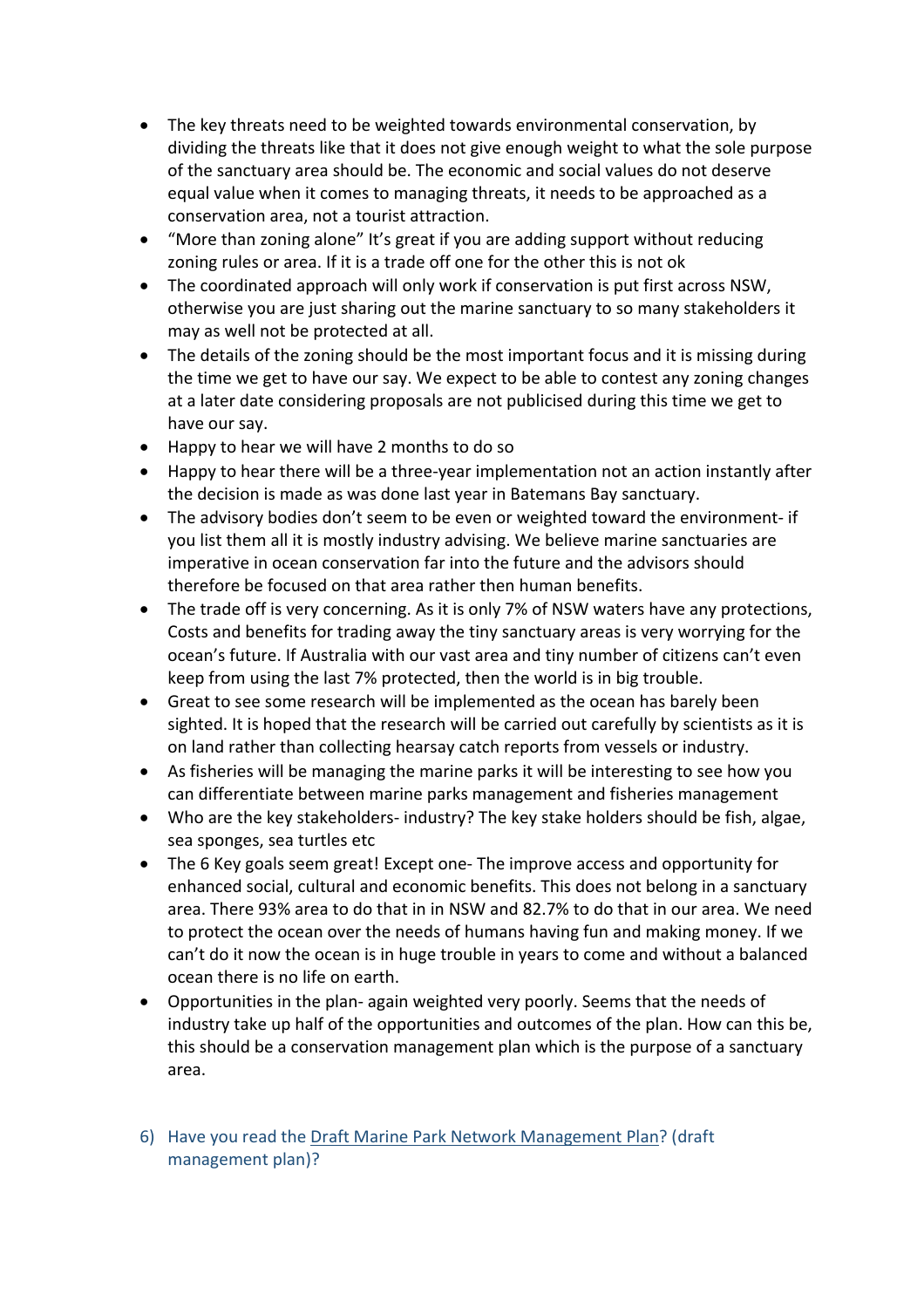Yes and No. We have spent more than a month reading it, still, we feel as though we have not read it as it is very difficult to read through the shiny language to ascertain exactly what is being proposed and what outcomes are expected to result. Individuals uploading this document may or may not have read it, even if they have read it, we believe the marketing and non-specific nature of the draft plan would result in them still not comprehending it. In short, we believe you can put down the answer "no" even those who have read it a number of times.

- 7) To what extend do you agree the implementation of the draft management plan will improve the management of NSW marine parks?
- 1. Strongly disagree
- 8) If you would like to provide any information in support of your answer, please comment below:

Sadly no. This draft plan as it is now is likely to result in rolling back of sanctuary areas to be "traded off" with industry outcomes. The threats and many parts of the plan is already building for outcomes that we do not wish to take place.

It seems to be wasting a lot of time and money focusing on making money rather than a small amount of time and money on actually conserving the ecosystems and biodiversity. Some of the ideas in the plan seem like the would cost a fortune to implement or would not be feasible at all. This draft plan should include a budget and costings of the ideals to be properly assessed

This plan does not base around the Ecologically Sustainable Development Goals internationally recognised to be the base approach globally, Australia has already been reprimanded from various countries for our lack of conservation efforts, yet we continue not to follow global standard.

It is recommended more sanctuary areas are needed around the country are needed, let alone these one being watered down when they are still in their infancy. Seeing the vast areas unprotected between the marine parks should not this be a plan on how to enhance the parks and create more protected areas up the coast for pelagic fish.

As it has not been effectively studied prior to this plans release shouldn't the review of the marine parks be a scientific study of them as compared to other non-protected equal areas? A study of biodiversity and a study of extinction rates as we are losing species every day, some species having only just been discovered. Sea Shelter volunteers snorkelling/diving inside and outside of marine parks could help with this study. It is blatantly obvious that the sanctuary areas work in one day of diving one spot vs another in Port Stephens. We would like to know how well they work and the species that are being saved from extinction as a result.

Any opening up of sanctuary areas to light fishing practices completely defeats the purpose. The recreational fishery cannot be governed boat by boat, there is nobody watching onboard or in every bucket, there has never before been reviews of that "fishery" as it is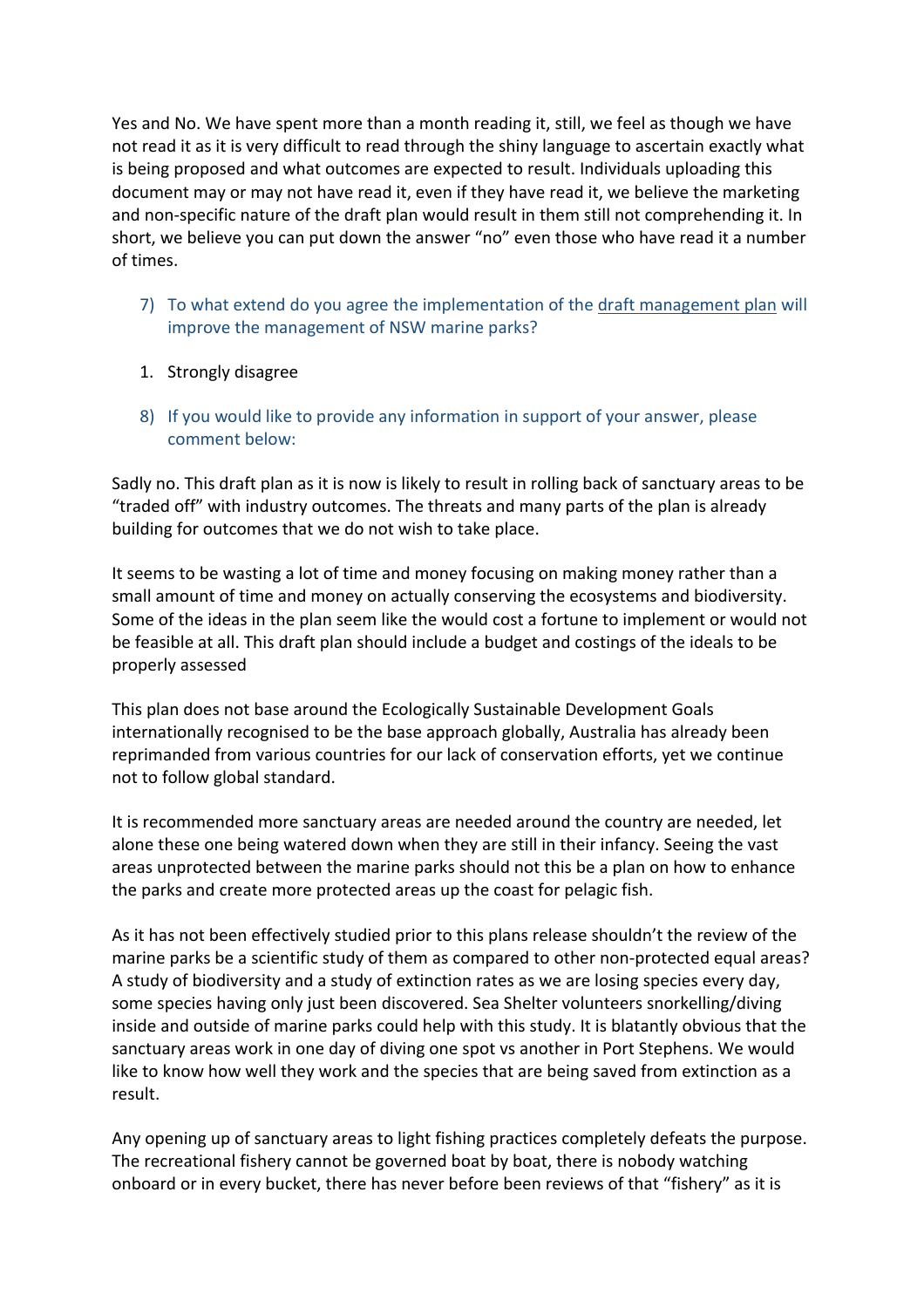impossible to gather real information from thousands of people simultaneously. The people who do the right things would be the ones to make effective reports, the results would be skewed and those doing the wrong thing would not even report, or they would lie. Sanctuaries work because everybody must not be there fishing- it is a line on the water, and we have tossed people out of them ourselves time and time again. How can the common citizen or volunteer help protect our parks if we are to allow fishing of catch and release inside- who is checking the boats? What about all the animals that don't survive the release. It will not work- the sanctuary will be over.

## **Comments on the overview video here**

# https://www.youtube.com/watch?v=pU4SmaI2JdQ&feature=youtu.be

- Values should include everything that is important to us about the actions of the marine park not about the area within a marine park. We know the stuff in the marine part is important, that is why the park is there. We need to know what is valuable about the marine park itself to better understand the best plan for the park moving forward
- By values starting with conservation of or regeneration of you would quickly weed out the secondary purposes that are not consistent with the primary purpose.
- The intrinsic value is very important to us- it is what keeps us going from day to day and prevents solastalgia from affecting us too much. People who devote their life to ocean conservation find it very hard to stomach a lot of the horrible things they have to endure as the environment is torn away in front of their eyes. We are very glad this one is in there
- As above we are very happy to see the bequest value listed as this is one of the highest purposes of a marine park- to maintain nature as it is (or better) for many years to come and many future generations
- 9) To what extent do you agree that the values presented within the draft management plan capture what you value most about NSW marine parks?
- 1. Agree AND
- 2. Strongly disagree

# 10) If you would like to provide any information in support of your answer, please comment below:

These values are of what is within the parks rather than the value of the parks themselves. Listing the different habitats that are valued is irrelevant, e.g. It should state "value of Conserving the Estuarine & Coastal Waters" not "value of the Estuarine & Coastal Waters" It is the value of the marine park itself that is being reviewed not the value of the water inside it and what that water is worth to key partners. By wording all the values in this way, it is taking the conservation purpose of the parks completely off the table, it is extremely clever and opens the doors to anything goes.

Some values that should have been listed if the parks values were approached from the correct angle: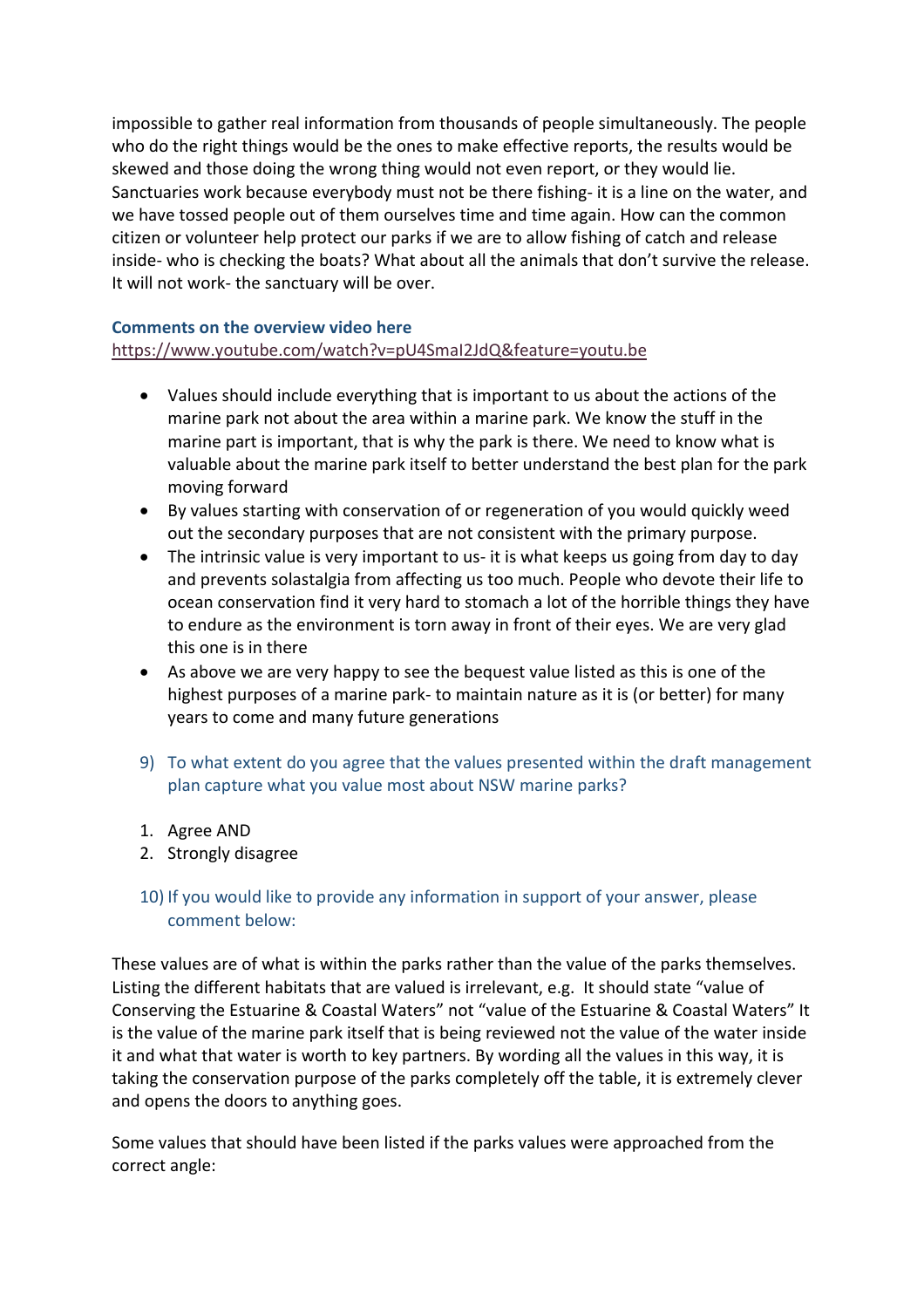- Increased fish stocks in the area
- Increased breeding grounds for xyz species
- The spill over effect
- Habitat protection
- Xyz species recovery from extinction
- Xyz successful eco-tourism businesses
- Xyz scientific studies enabled
- Xyz recreational activities enabled
- Recovery of salt marsh
- Recovery of oyster reefs
- Recovery of large fish (breeding females)
- Conserving habitat for sea birds
- Available prey and marine plants for wildlife outside the sanctuary
- The enablement of conservation and education programs
- Maintain biodiversity for our grandchildren to see
- Etc etc etc

Unfortunately, not the draft management plan does not capture what we value most about the marine parks. The plan seems to be a main focus on making money and increasing profit margins rather than focusing on the real issue at hand conservation and preservation of marine ecosystems and biodiversity.

The values of this proposal should be based on threats to the environment and the Ecologically Sustainable Development Goals, it should not be based on the things "we value" but on the "value of the sanctuary areas and marine parks"

However, it is agreed that local aboriginal knowledge and expertise of land and sea management will add significant value to the management of the marine parks and agreed that it is essential to conserve Aboriginal cultural values. It is also agreed that this knowledge can be passed on through education in the next generation.

Would like to see Trade-offs be removed from the management plan. They require identifying equity values with which to trade which inevitably are highly subjective and have no place in a marine park management plan. They will create polarising adversarial positions in the communities with no beneficial outcomes.

#### Viability of business

The ability of marine industries such as commercial fishing, aquaculture, recreational fishing, tourism, boating and maritime to operate, be profitable, employ people and contribute to local economies.

This statement shows that the value is monetisation of what is within the part not the value of the park by conserving and protecting ecosystems and biodiversity for many years to come.

The plan does recognise the six clear threat themes

1. Ecosystems, habitats and species (as values at risk from multiple threats)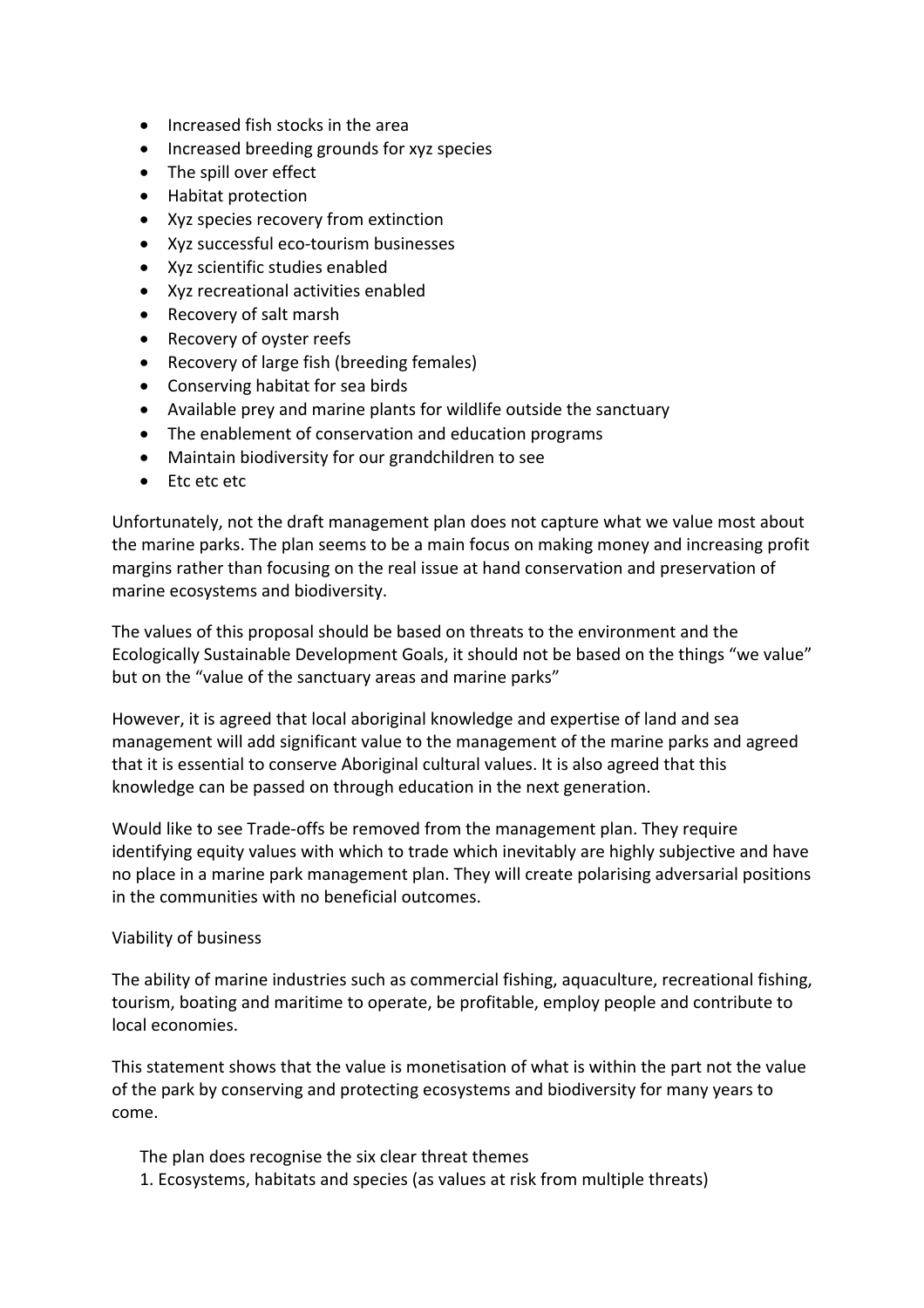- 2. Water quality
- 3. Climate change
- 4. Community access and opportunity
- 5. Community engagement and governance
- 6. Aboriginal culture

In recognizing these threats, at least two to three values are jeopardizing the environmental impact values, also being the most common values affected.

#### **Comments on the overview video here**

https://www.youtube.com/watch?v=Y4jzwlRsNko&feature=youtu.be

- Threats to marine parks should not be based on the things "we value" they should be based on threats to the environment or threats to the actual park itself.
- Video is great up until 44 seconds
- It seems the activities that are "threats AND values in their own right" is the loophole that will be used to water down the sanctuary area
- 11) To what extent do you agree that the plan recognises threats to marine parks values that are of most concern to you (either generally or to a specific marine park)?
- 1. Strongly agree AND
- 2. Strongly disagree
- 12) If you would like to provide any information in support of your answer, please comment below:

This seems to be a bit of a trick question as it absolutely recognises many of the threats that are of most concern to us. However, it also does the opposite and the table  $T$ able  $2 -$ Priority threats to environmental, social, cultural and economic values for the NSW mainland marine park network should have a green environmental values icon in every listed threat. Out of 50 activities or threats only 30 of them are threats to the environmental values

If the values are not divided like this and are instead divided purple vs green out of the 50 threats 30 are threats to the environmental conservation and 72 are threats to human activities and values- this is not a fair balance for the plan. It is meant to be the primary & secondary the other way round.

Is not the primary purpose of marine parks 'to conserve biological diversity and maintain ecological integrity'? Please let's not instead base it on financial gain, industry and politics.

The legislation:

Marine Estate Management Act 2014. Part 5 Marine Parks and Aquatic Reserves, Division 1 Marine Parks, s22 purposes of marine parks states: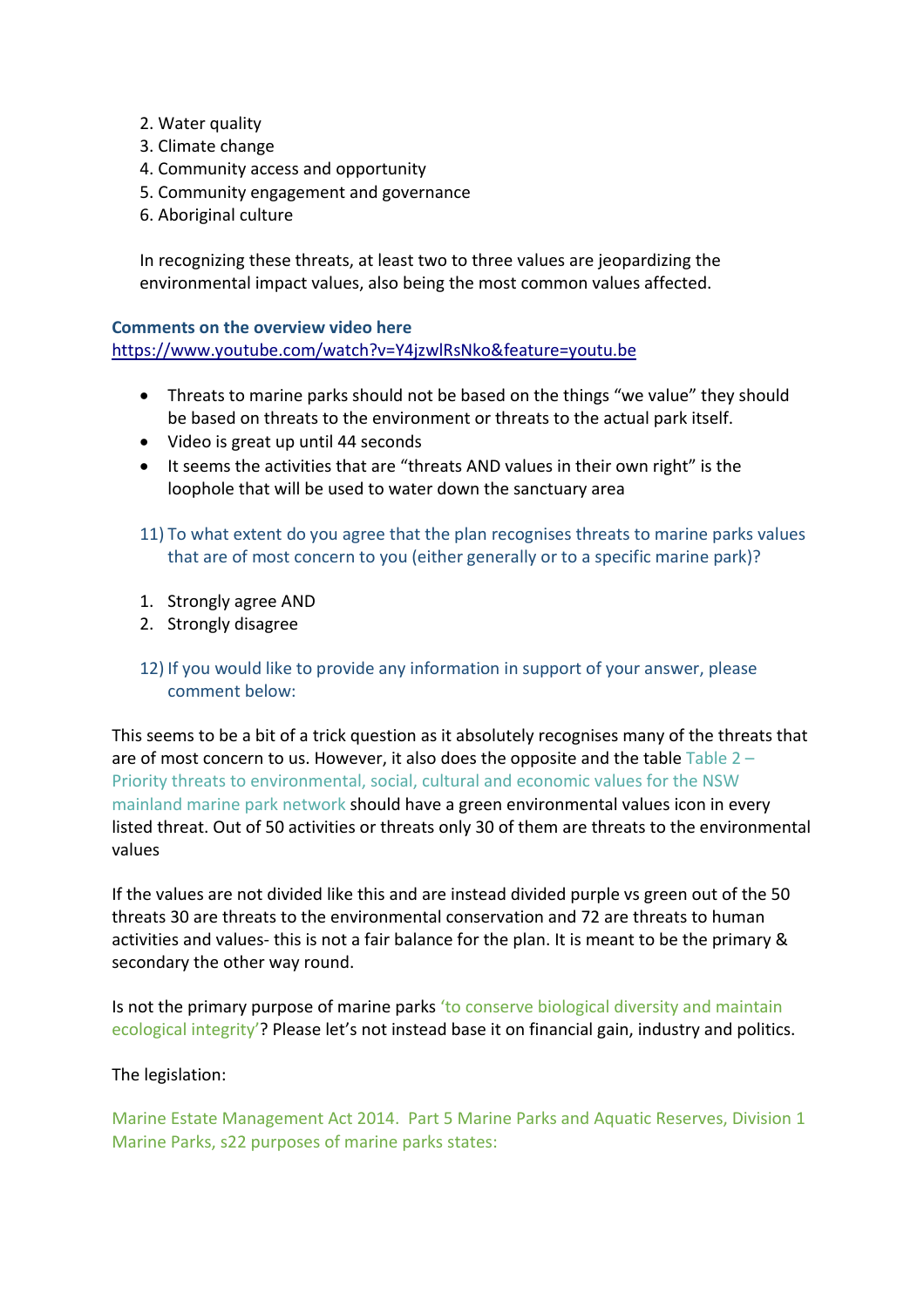*(1) The primary purpose of a marine park is to conserve the biological diversity, and maintain ecosystem integrity and ecosystem function, of bioregions in the marine estate.*

*(2) The secondary purposes of a marine park are, where consistent with the primary purpose:*

*(a) to provide for the management and use of resources in the marine park in a manner that is consistent with the principles of ecologically sustainable development, and*

*(b) to enable the marine park to be used for scientific research and education, and*

*(c) to provide opportunities for public appreciation and enjoyment of the marine park, and*

*(d) to support Aboriginal cultural uses of the marine park.*

Given the above legislation should it not be that the threats must first be recognised threats to the primary purpose first and foremost. The secondary purposes must first be considered consistent with the primary purpose. So how can the threats effects listed be weighted 72 secondary to 30 primary. How can we practice marine conservation when this is the value it is given in the only protected areas in the state?

Separately by dividing the other vales up as has been done with the purple colour scheme vs green creates more weight against the environment. The economic cultural and social values do many times align with the environmental ones, but not in every case which is stipulates in the legislation above in each threat however they are listed in a manor to create a separation to the viewers – a notion that you can't have both and if you are on the side of the social or cultural you therefor need to choose to be against the environment.

This is simply not the case; when discussed with our local fishermen, the overwhelming consensus is they do not wish our sanctuaries to be opened up to recreational fishing, the understand the importance of the spill over effect and they like that they can fish the line knowing there is a line to be fished. They understand what our area would look like in 10 years without sanctuary areas as they are out there seeing the huge influx of fishermen on the school holidays with their own eyes. We are a huge fishing tourist area and when they all fish at once over Christmas and Easter it effects the stock levels available to fish overall. Imagine that with less protection year in year out.

We need more protection however we are happy to fight for equal protection- keeping the current sanctuaries that are working and still only in their infancy in place

#### **Comments on the overview video here**

https://www.youtube.com/watch?v=gh6r6CENxwE&feature=youtu.be

- Very short just like the list of objectives itself. The list of values and threats was much more extensive & would like to see more of those addressed then just these 6
- 13) To what extent do you agree that the management objectives in the draft plan reflect the areas you would like marine parks to focus on?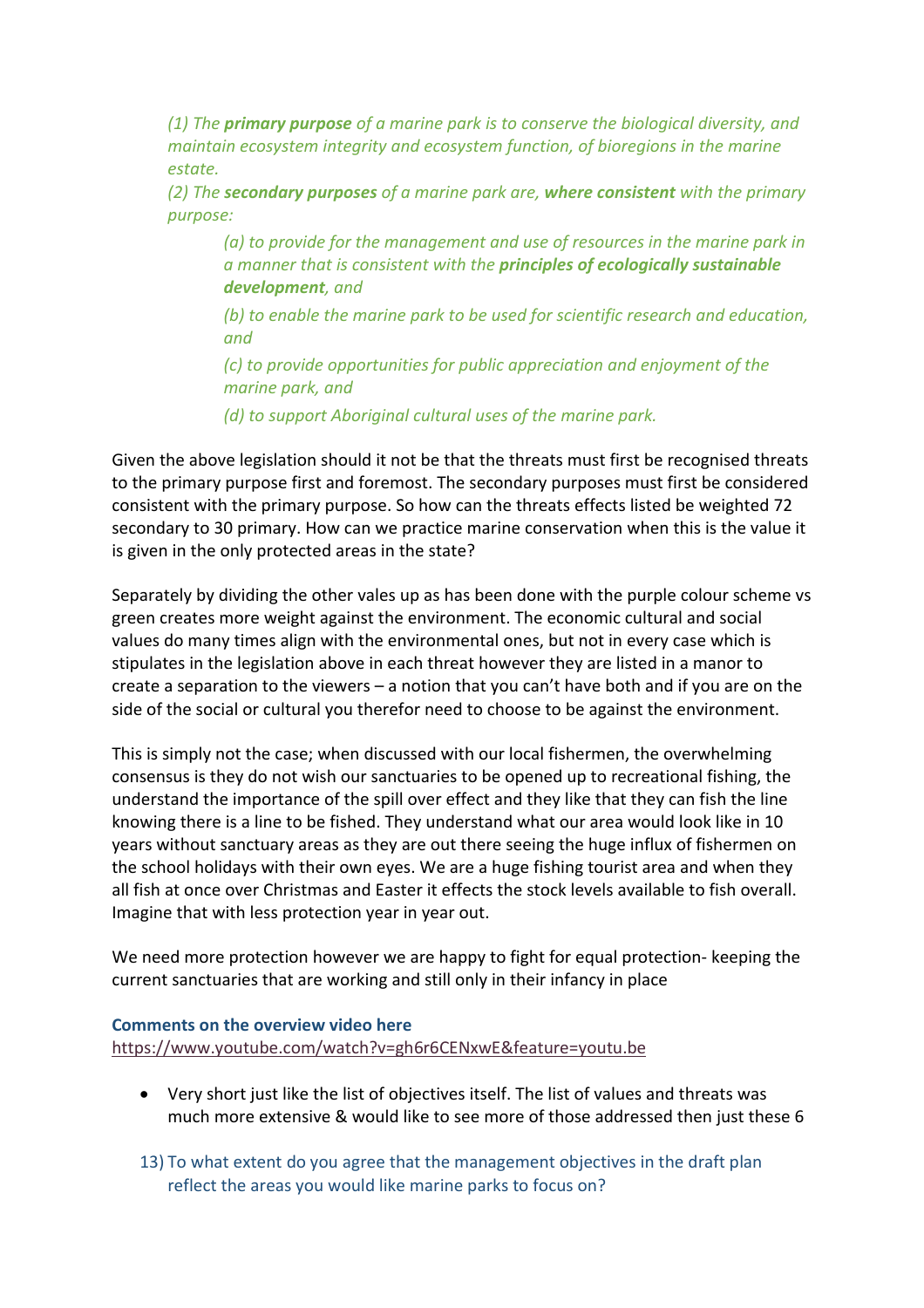## 1. Strongly disagree

# 14) If you would like to provide any information in support of your answer, please comment below:

We believe it would have been wonderful if the ecologically sustainable development goals had been the management objectives or at least addressed when looking at each of the objectives or actions

The legislation refers to '*the management and use of resources in the marine park in a manner that is consistent with the principles of ecologically sustainable development* (ESDGs)*.*

Ecologically sustainable development goals (Details Appendix 1) are underpinned by 4 principles. These are:

*(a) precautionary principle*

*(b) inter-generational equity (referred to as bequest in the DMP)*

*(c) conservation of biological diversity and ecological integrity* 

*(d) improved valuation, pricing and incentive mechanisms*

These principles are the fundamental premise for the sustainable management of marine parks and the marine estate and should be enshrined throughout the draft management plan and the implementation/operational phases (Actions) of the plan. Unfortunately, they are only given token reference in the DMP (DMP p 11).

The primary purpose of the marine park should be focused on a little more e.g., Ecosystems, habitats and species should not be all one objective.

The actions within the objectives are not balanced, some objectives are 5 or 6 times the size of the others which signifies they were divided poorly

It would have been great to see the objectives divided into primary and secondary (the vast majority primary, with all the secondary purposes listed being consistent with the primary purpose as is required) goals, milestones, KPI's, budget and a timeline for each one. Instead, this plan seems to be marketing predetermined outcomes through some very fancy and indepth wording which is very hard for the common person to navigate.

Or alternatively focused on the UN internationally renowned sustainable development goals – number 14 – life below water – great targets found here: https://www.globalgoals.org/14 life-below-water

## **Comments on the overview video here**  https://www.youtube.com/watch?v=NKd2CVbScWE&feature=youtu.be

- Budget? How much money is there, how is it being focused on the primary purposes
- This was meant to be a marine sanctuary review; zoning should be front and centre and with the entire plan based around the sanctuaries. Every step of the way seems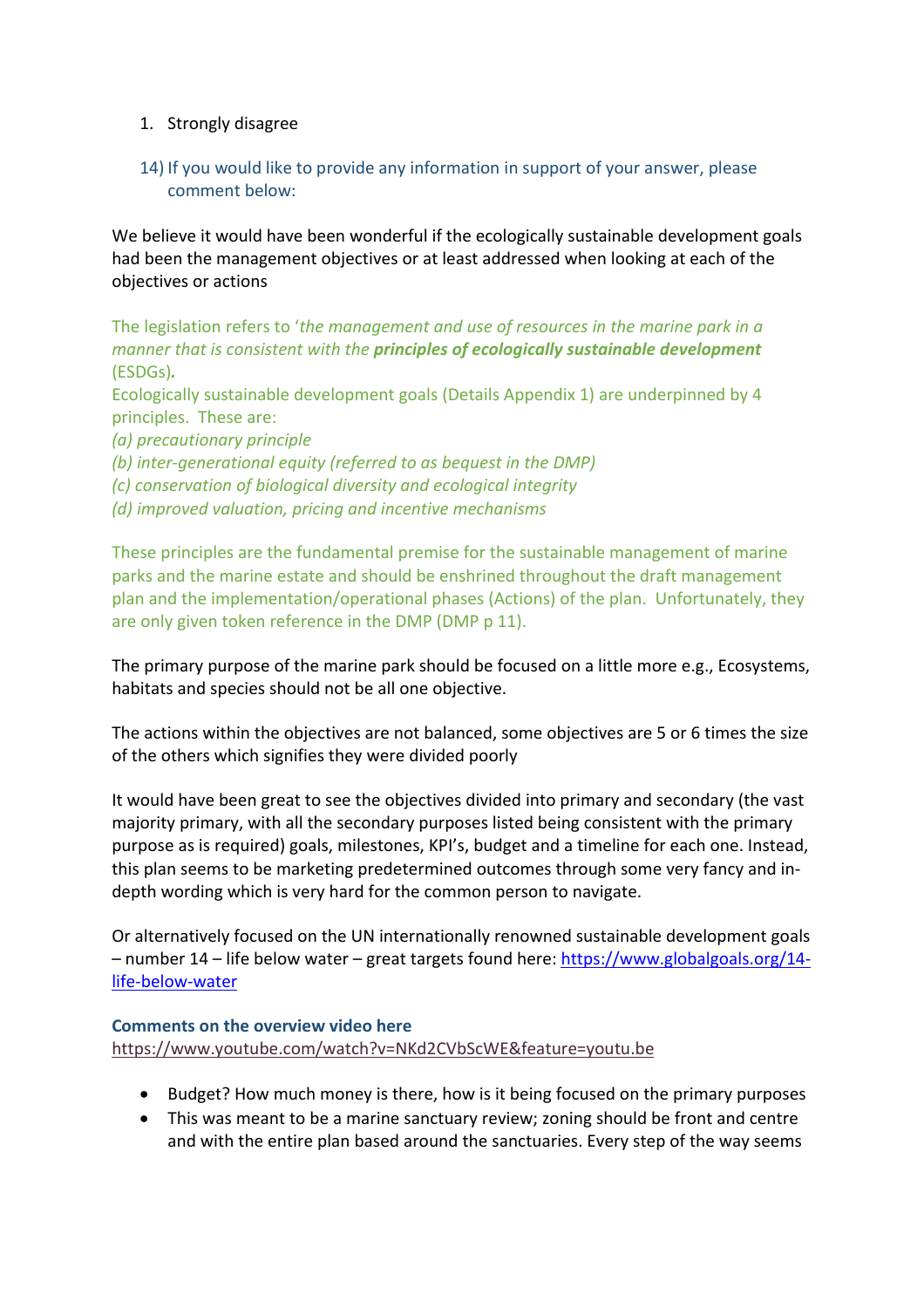to be trying to prepare us to give up the sanctuaries through spatial management trade-offs.

• Why is it always to conserve values and manage threats? Is it because if you have enough values and treats the will cancel each other out paving the way for the predetermined outcomes?

#### **Protect and enhance species, habitats, and ecosystems**

There are six high level management actions which have been proposed to deliver this objective across the marine park network. Individual draft actions sit beneath each highlevel action. This is set out within the draft plan document and can be viewed again here.

15) To what extent do you agree with the high-level network actions proposed under this objective?

|                                                                           | <b>Strongly</b><br>agree |       | <b>Agree Neutral Disagree</b> | <b>Strongly</b><br>disagree | <b>Unsure/undecided</b> |
|---------------------------------------------------------------------------|--------------------------|-------|-------------------------------|-----------------------------|-------------------------|
| 1.1 Support planning and<br>development to conserve<br>marine park values | Strongly<br>agree        | Agree | <b>Neutral Disagree</b>       | Strongly<br>disagree        | Unsure/undecided        |
| 1.2 Conserve marine<br>habitat, species and<br>ecosystem values           | Strongly<br>agree        | Agree | <b>Neutral Disagree</b>       | Strongly<br>disagree        | Unsure/undecided        |
| 1.3 Manage beaches and<br>foreshores to conserve<br>marine park values    | Strongly<br>agree        | Agree | <b>Neutral Disagree</b>       | Strongly<br>disagree        | Unsure/undecided        |
| 1.4 Minimise the impact<br>of pests and disease.                          | Strongly<br>agree        | Agree | <b>Neutral Disagree</b>       | Strongly<br>disagree        | Unsure/undecided        |
| 1.5 Enhance marine<br>habitat                                             | Strongly<br>agree        | Agree | <b>Neutral Disagree</b>       | Strongly<br>disagree        | Unsure/undecided        |
| 1.6 Support sustainable<br>marine resource use                            | Strongly<br>agree        | Agree | <b>Neutral Disagree</b>       | Strongly<br>disagree        | Unsure/undecided        |

# 16) If you would like to provide any information in support of your answer, please comment below:

1.1 Should have been to conserve biodiversity and ecosystems in the marine park rather than conserve marine park values.

1.1a-1.e these are all positive however a few of them still referring to the values rather than the park itself which narrows the possible positive outcomes. E.G A proposed water sharing plan- shown to negatively affect x & z conservation values in the marine park however they positively effect y & a values, cancel each other out and go ahead even though y & a are not a value that has any positive conservation outcomes and in fact are often themselves considered as threats to the marine park. We would have loved to have seen a true focus on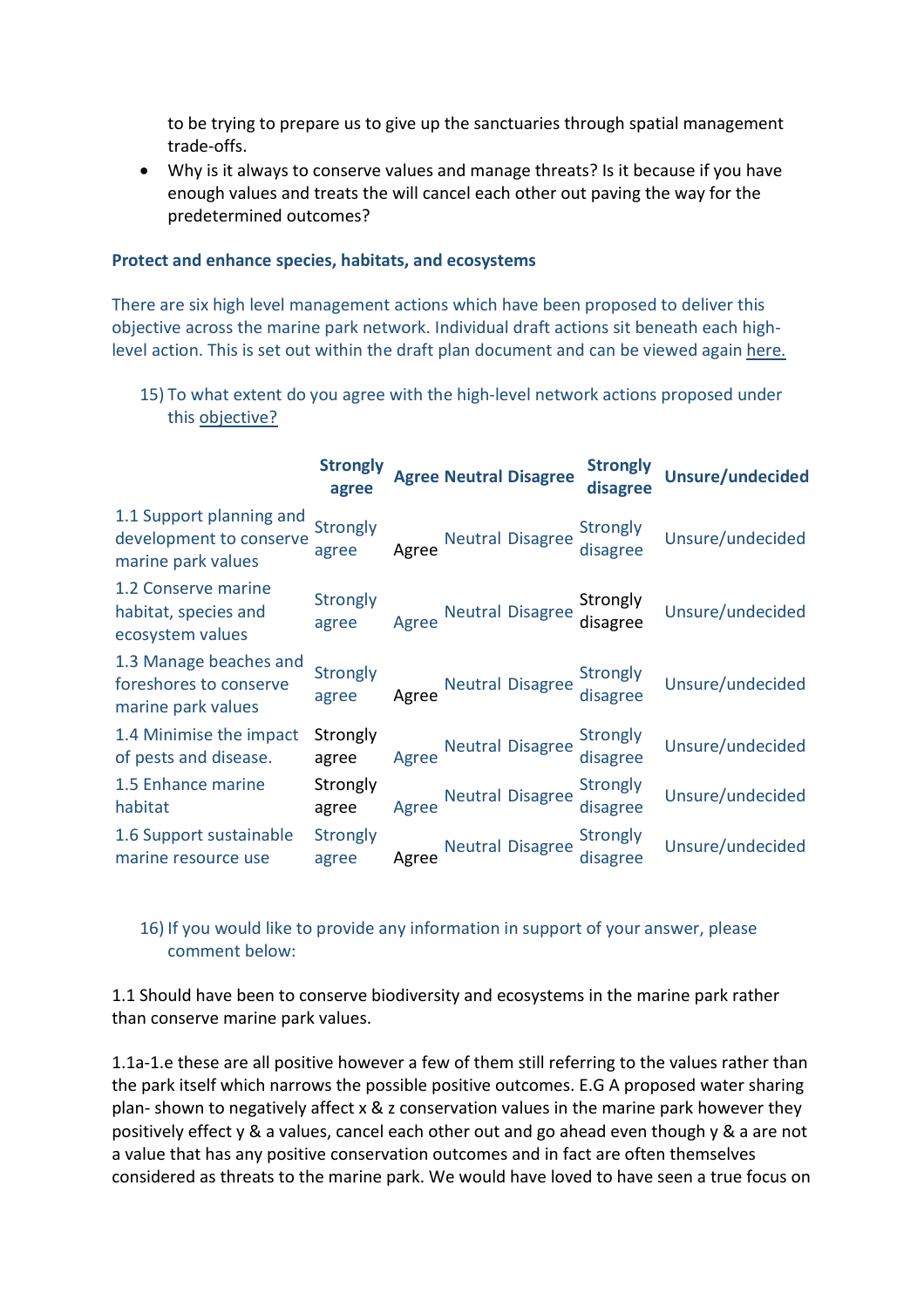the purpose of a marine park *to conserve the biological diversity, and maintain ecosystem integrity and ecosystem function, of bioregions in the marine estate.*

1.2a How can we partner and help with these as so few partners listed on this point

1.2b "By its nature, well-managed, sustainable fisheries management can alter the natural structure of fish populations, for example by reducing the number of larger fish in a population to make room for greater numbers of new recruits. A population of predominantly smaller and younger individuals can change ecosystem integrity and function."

This one is particularly concerning as it states reducing the number of larger fish in a population would benefit the ecosystem- where is the scientific evidence that this is the case? As far as I know one of the biggest pressures on ecosystems come from upsetting the balance and removing keystone predators and larger animals. The "Big fish" are actually already gone compared to 50 years ago and it's already too late for a lot of populations as the big fish are the breeding females. "Spatial management can provide areas of protection from these ecosystem changes" does this sentence mean you are going to use the sanctuary zoning to protect the marine park from crashing when you fish out all the large fish? What does this mean? Very concerning! Why would the ecosystem changes need protecting if it was a good idea in the first place?

It seems the above (1.2b) is the closet item to mentioning sanctuary areas. Wow way to prioritise one of the most beneficial purpose supporting aspects of the marine park. Very scary to us to have so little attention paid to it and so little specific wording. The regular person may not understand what spatial management is and we feel like this is a deliberate wording to play down the importance on sanctuary areas.

1.2d This is great if a study takes place that is not based on hearsay catch and bycatch level reports of those doing the fishing. A scientific study using video cameras in a variety of areas or photographic evidence of park visitors or divers similar to what takes place with the dolphin or sea slug census. Partners need to be extended there is many local partners who could assist with this apart from Parks Australia.

Separately if this is a loophole that would see some species being permitted to be caught in in sanctuary zones and others not. This is completely unacceptable. So many times, a year we chase fishermen out of sanctuary areas, especially on school holidays where they claim they are not from the area and didn't know.

If there is no distinct lines where all species are protected regardless if they are endangered there will be no way of us controlling who is breaking the rules and who is not- their won't be a person sitting on every boat and checking every bucket- we already know that some people try to break the rules - allowing them the benefit of the doubt that they will follow rules when they are allowed to fish there for certain species or catch and release would ultimately result in them getting away with way more than they do now. Who knows what is happening out of view, would there be government funds to waste checking each boat? No way. It would result in the marine parks not succeeding in the purpose as it would change the behaviours of the species within and shift the entire balance of the sanctuary.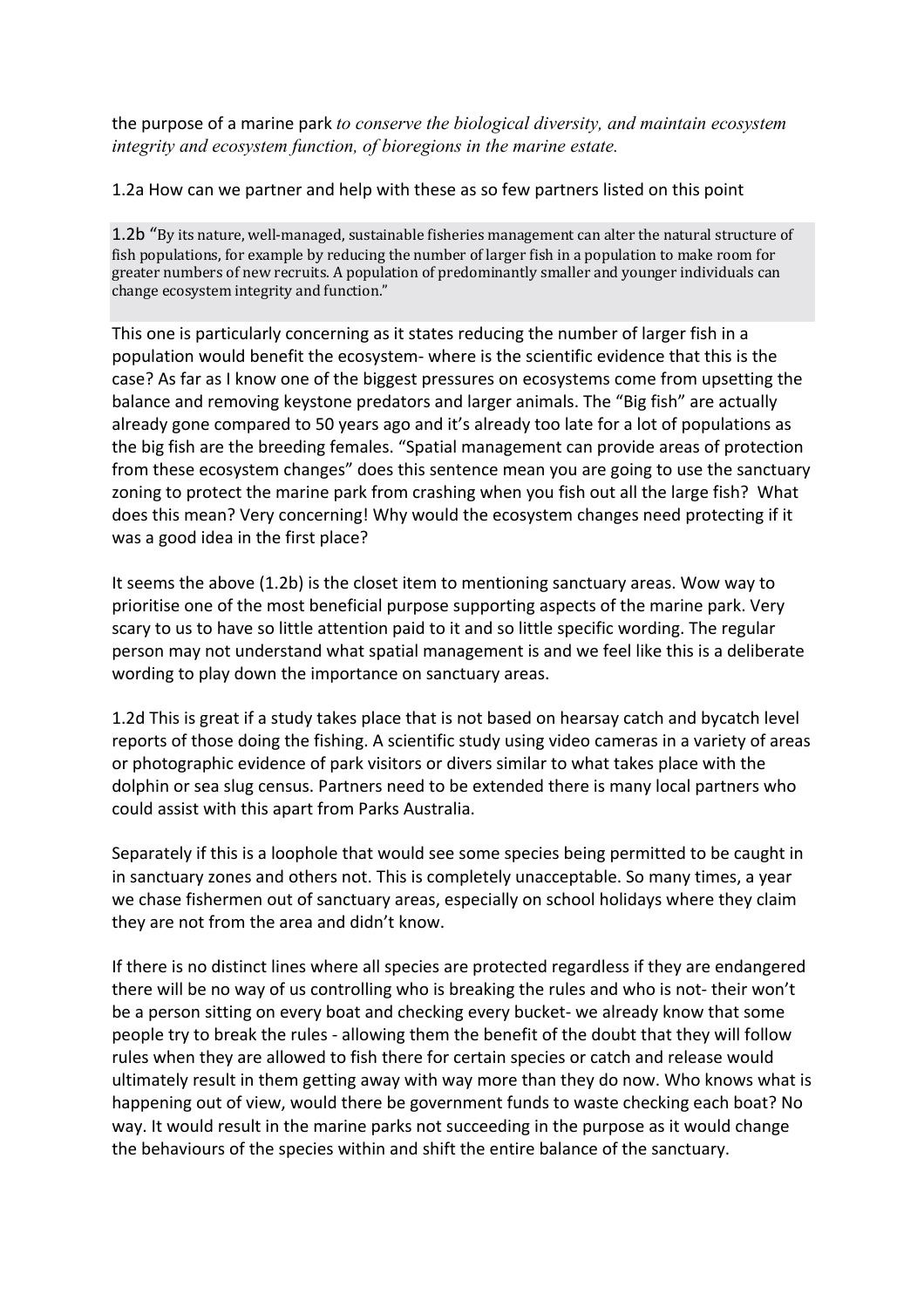1.2e This is great, who are the partners, what is the budget, how can you involve citizen science

1.3a There is studies showing the ill effects of rock structures/ break walls, with it proven time and time again that habitats such as mangroves protect the coast against winds and waves, erosion and climate change. There is much new and wonderful technology popping up around the world bridging the gap between "rock structures" and natural habitat. This is what should be listed here- exploring new options.

1.3e This is great & developing a pop-up shorebird saver would be an amazing solution E.G. the bird that lays their eggs in the tire tracks on 4wd beaches could be protected by a concrete road barricade or pole placed adjacent warning cars and pet owners of the nest from afar so they can act accordingly as they approach it. Once they eggs catch and they are on their way it is removed back to a waiting location for the next nest.

1.3f best practice guidelines could be good however this is definitely not a one size fits all area and taking that approach could have ramifications. Partners on this should ultimately be the indigenous peoples and perhaps the local historical groups with records on the natural processes of the catchment before we started interfering many years ago. If the best practice guidelines are to consult with these people and try to replicate the original natural opening, closing salinity levels and prevalent species that would be a great start. The very sad thing about developing this plan is we are already working in effected or broken habitats so sometimes restoration will be required to reintroduce habitat that was naturally found in the park 100 years ago.

# 1.5 Amazing. This is what it's all about!

1.6e This needs partners and should NOT only be "while" the sustainability of changed harvesting practices is assessed, it should be ongoing.

The rest of 1.6 & p1.2 is wonderful though more effort needs to be put into seeking the most helpful partners in each case.

#### **Improve water quality and reduce marine litter**

There are four high level management actions which have been proposed to deliver this objective across the marine park network. Individual draft actions sit beneath each highlevel action. This is set out within the draft plan document and can be viewed again here.

17) To what extent do you agree with the high-level network actions proposed under this objective?

|                                  | agree             | <b>Strongly Agree Neutral Disagree</b>                 | disagree | <b>Strongly Unsure/undecider'</b> |
|----------------------------------|-------------------|--------------------------------------------------------|----------|-----------------------------------|
| 2.1 Protect riparian<br>buffers. | Strongly<br>agree | <b>Neutral Disagree Strongly<br/>disagree</b><br>Agree |          | Unsure/undecided                  |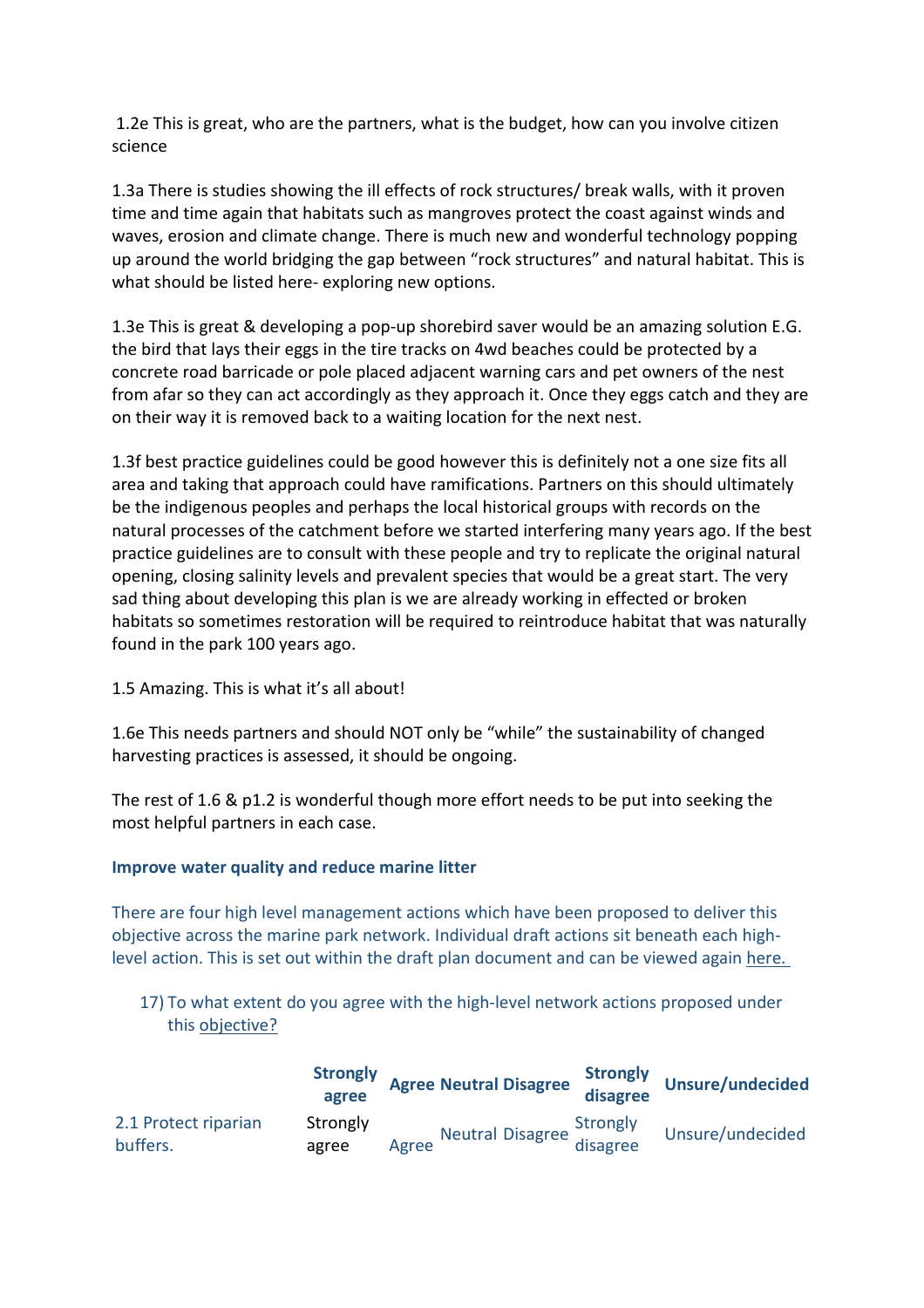|                                                       | <b>Strongly</b><br>agree |       | <b>Agree Neutral Disagree</b>         | <b>Strongly</b><br>disagree | <b>Unsure/undecided</b> |
|-------------------------------------------------------|--------------------------|-------|---------------------------------------|-----------------------------|-------------------------|
| 2.2 Reduce marine<br>debris                           | Strongly<br>agree        | Agree | Neutral Disagree Strongly<br>disagree |                             | Unsure/undecided        |
| 2.3 Reduce diffuse and<br>point source pollution      | Strongly<br>agree        | Agree | Neutral Disagree Strongly<br>disagree |                             | Unsure/undecided        |
| 2.4 Minimise impact<br>from sediment<br>contamination | Strongly<br>agree        | Agree | Neutral Disagree Strongly<br>disagree |                             | Unsure/undecided        |

# 18) If you would like to provide any information in support of your answer, please comment below:

## 2.1a&b are great

2.1c Why is this the only time "Conservation groups" has been listed as a partner in all the actions of all the objectives! Should not Conservation Groups play a huge roll in the entire management plan given the purpose? It should be listed in almost every part.

2.2 These are all great, however this is some gaps missing, here are some ideas from Sea Shelter:

- Clean up the marine park (rather than monitor the rubbish) or pay the community to do so or pay local groups to organise the community to do so. They are already doing it on their own for free, they wouldn't need much incentive to do more
- On site surprise litter reviews for industry, whether they be a tourist vessel or an oyster farmers property/vessel to a badly managed crab trap. Have a system that publicly rewards those doing it right, helps change the ones not doing it and fines the ones deliberately allowing plastic waste or marine debris escape from their property into the marine estate.
- Target high traffic fishing areas that are being left in a poor condition by its users littering and put up a warning sign stating This is a Marine Park and this litter is unacceptable. All the rubbish must be removed by visitors in the next three weeks (off their own backs) by this date If it is not there will be cameras installed and monitored with fines given out to those who litter of \$1000 each for the next 6 months. Come back in three weeks and if its clean move the signs on to another high litter area. Repeat around the park through-out the year then return to the original spot. Some of our break wall clean ups have been deplorable and it seems we have asked nicely and it's not working.
- Collaborate with town events and other road closures to organise large even clean ups for E.G., when Gan Gan road is closed for the triathlon it should be run alongside a huge clean up all the towns folk can walk all the way along Gan Gan filling up bags and a bus could take them back at the other end. Gan Gan road is a tragedy and groups like us would have to pay a fortune to close the road. We paid \$1800 of our hard-earned funds one year help to close Marsh Rd & \$800 for a traffic light the next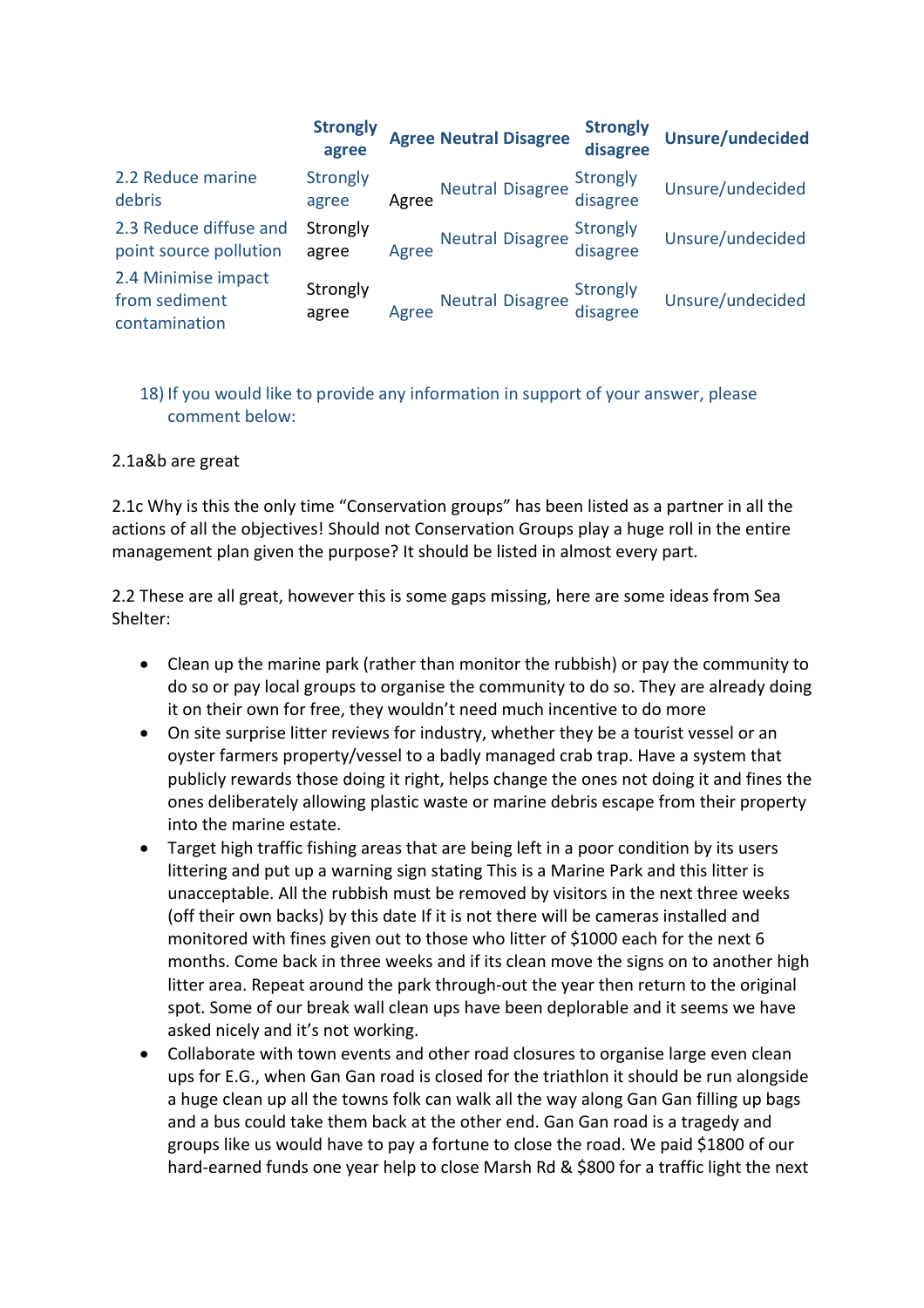with councils to safely clean the road up. We pulled out 2.9 tonnes the first year & 1.5tonnes the second. That would all still be there if it wasn't for us pushing to fix it. It saddens me to say there has been more rubbish dumped there since.

- Budget to pay for all rubbish removal for private clean ups that are pre-arranged, or a dumpster left at the location for extra-large clean ups
- Tracing of river & estuary marine debris to their source with fines attached. Camera traps in known dumping sites with pictures posted on local pages to locate the perpetrators.
- Instillation of a sea bin in every marina & other areas of high use like CBDs
- Instillation of other new age rubbish removal devises as seen in other countries on social media.
- Instillation of tangler bins at all hotspots for fishing
- Partner with Tangaroa blue and ensure all clean ups are counted and recoded for the future statistics of the country
- Purchase of microplastic clean up sieves like OCCI did and have them available with buckets at beach entrances for the public to use whilst they are having leisure time (just to name a few)

2.3e Implement and enforce with monetary fines would be great. Regarding water quality, it is widely unknown just how polluted Australia's waters are becoming after storm events. It would be great so see the water of the park tested weekly with a warning going out to the public when the quality is poor. Last year there was a gastro outbreak right across the area, yet the general public simply did not realise they were swimming in human faeces, pesticides, herbicides & who know what else that was washing out after the storms, some education is definitely needed.

# 2.3f Sounds perfect and publicised would be great

It is a little sad to see all of these great actions under this objective 2 focused into the marine park and not on the entire coast. Some of these are incredibly important for the ocean and need implementing everywhere

# **Understand mitigate and adapt to the impacts of climate change**

There is one high level management action which has been proposed to deliver this objective across the marine park network. Individual draft actions sit beneath each highlevel action. This is set out within the draft plan document and can be viewed again here.

19) To what extent do you agree with the high-level network action proposed under this objective?

|                                                                                           | agree | <b>Strongly Agree Neutral Disagree</b> | disagree                              | Strongly Unsure/undecided |
|-------------------------------------------------------------------------------------------|-------|----------------------------------------|---------------------------------------|---------------------------|
| 3.1 Understand, mitigate<br>and adapt to the impacts<br>and strongly<br>of climate change | agree | Agree                                  | Neutral Disagree Strongly<br>disagree | Unsure/undecided          |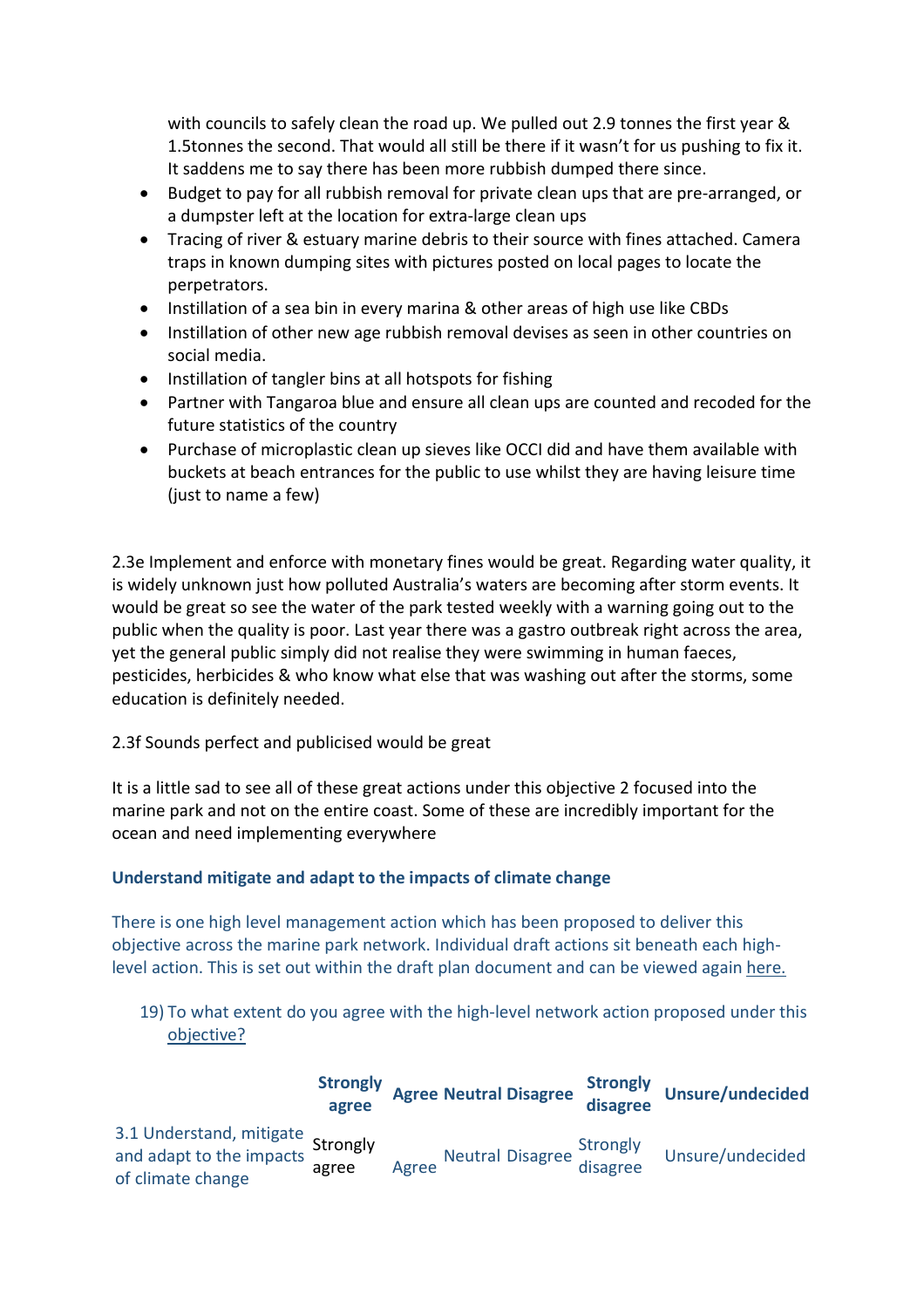# 20) If you would like to provide any information in support of your answer, please comment below:

3.1 During the coastal conference (when it was held at Shoal Bay) Council and NPWF had some great forecasts of the ocean level rise due to happen here over the next 50 years and some of the decisions they have to make about how to navigate it. I hope that all those studies and forecasts will be utilised in this process.

Again, disappointing to see a lack of environmental conservation focused organisations on the list of partners

# **Partner with aboriginal people for protection of aboriginal cultural values and improved management**

There are two high level management actions which have been proposed to deliver this objective across the marine park network. Individual draft actions sit beneath each highlevel action. This is set out within the draft plan document and can be viewed again here.

21) To what extent do you agree with the high-level network action proposed under this objective?

|                                                                                     | <b>Strongly</b><br>agree |       | <b>Agree Neutral Disagree</b>         | <b>Strongly</b><br>disagree           | <b>Unsure/undecided</b> |
|-------------------------------------------------------------------------------------|--------------------------|-------|---------------------------------------|---------------------------------------|-------------------------|
| 4.1 Improve access and<br>opportunity for<br>Aboriginal cultural values.            | Strongly<br>agree        | Agree | Neutral Disagree Strongly<br>disagree |                                       | Unsure/undecided        |
| 4.2 Incorporate<br>traditional Aboriginal<br>knowledge in marine<br>park management | Strongly<br>agree        | Agree |                                       | Neutral Disagree Strongly<br>disagree | Unsure/undecided        |

# 22) If you would like to provide any information in support of your answer, please comment below:

4.1 Mostly would be strongly agree aside from concerns of the sanctuary areas allowing harvesting or aquaculture for the indigenous. As long as this is only permitted in the marine parks, not the sanctuary areas.

4.2 Amazing

#### **Improve access and opportunity for enhanced social, cultural and economic benefits**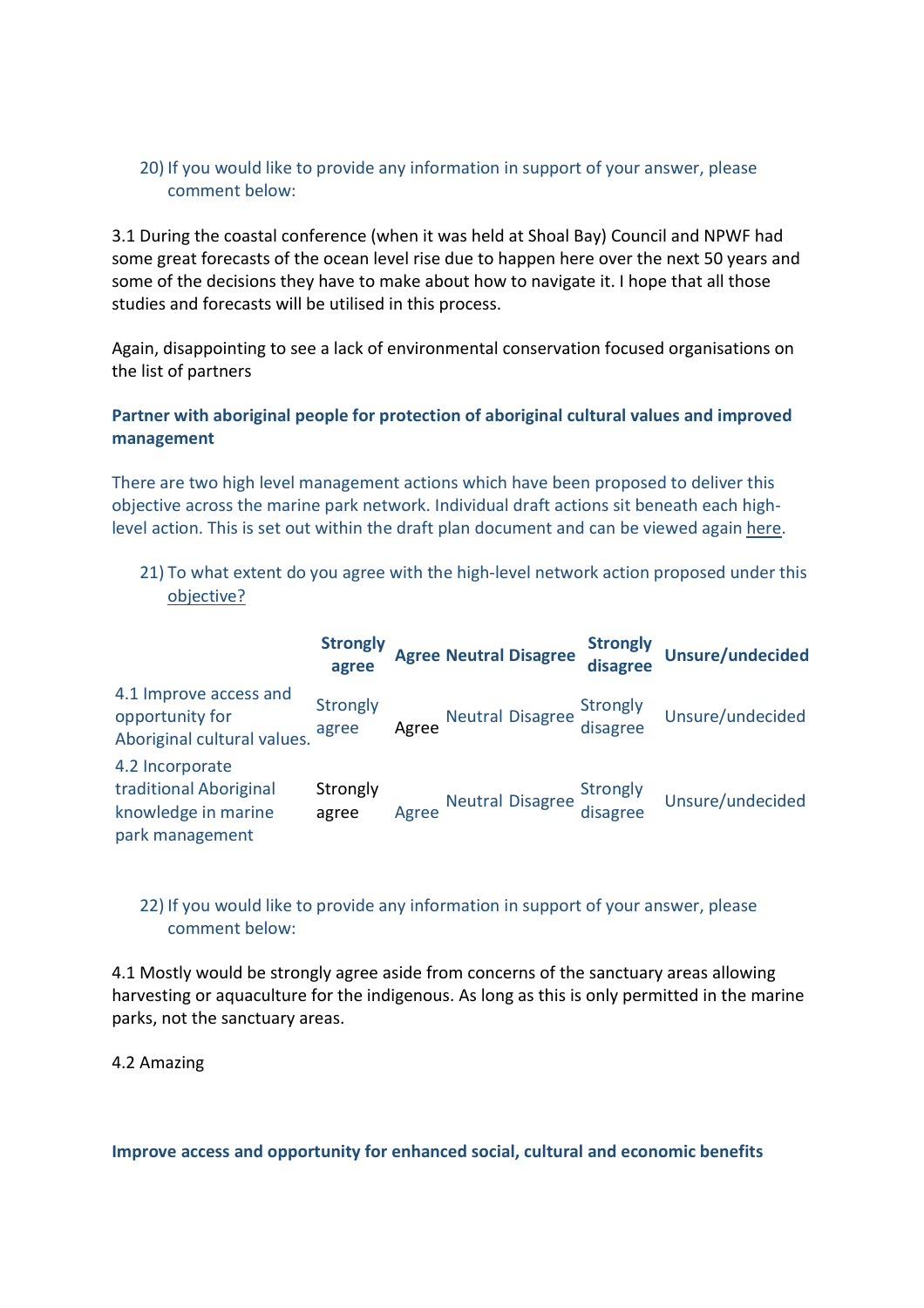There are eight high level management actions which have been proposed to deliver this objective across the marine park network. Individual draft actions sit beneath each highlevel action. This is set out within the draft plan document and can be viewed again here.

|                                                                                               | <b>Strongly</b><br>agree |       | <b>Agree Neutral Disagree</b> | <b>Strongly</b><br>disagree | Unsure/undecided |
|-----------------------------------------------------------------------------------------------|--------------------------|-------|-------------------------------|-----------------------------|------------------|
| 5.1 Improve access and<br>opportunity for boating                                             | Strongly<br>agree        | Agree | <b>Neutral Disagree</b>       | Strongly<br>disagree        | Unsure/undecided |
| 5.2 Improve access and<br>opportunity for<br>commercial fishing and<br>aquaculture            | Strongly<br>agree        | Agree | <b>Neutral Disagree</b>       | Strongly<br>disagree        | Unsure/undecided |
| 5.3 Protect maritime<br>heritage                                                              | Strongly<br>agree        | Agree | <b>Neutral Disagree</b>       | Strongly<br>disagree        | Unsure/undecided |
| 5.4 Improve access and<br>opportunity for outdoor<br>recreation and enjoyment                 | <b>Strongly</b><br>agree | Agree | <b>Neutral Disagree</b>       | Strongly<br>disagree        | Unsure/undecided |
| 5.5 Improve access and<br>opportunity for<br>recreational fishing<br>(including spearfishing) | Strongly<br>agree        | Agree | <b>Neutral Disagree</b>       | Strongly<br>disagree        | Unsure/undecided |
| 5.6 Provide safe<br>opportunities that are<br>free from conflict.                             | Strongly<br>agree        | Agree | <b>Neutral Disagree</b>       | Strongly<br>disagree        | Unsure/undecided |
| 5.7 Improve tourism<br>opportunities                                                          | Strongly<br>agree        | Agree | <b>Neutral Disagree</b>       | <b>Strongly</b><br>disagree | Unsure/undecided |
| 5.8 Enhance bequest and<br>intrinsic values                                                   | Strongly<br>agree        | Agree | <b>Neutral Disagree</b>       | Strongly<br>disagree        | Unsure/undecided |

23) To what extent do you agree with the high-level network actions proposed under this objective?

# 24) If you would like to provide any information in support of your answer, please comment below:

Out of 41 actions only 7 of them have ocean watch as a partner and other environmental conservation organisations are not listed as partners as far as I can tell. Why is Ocean Watch the only partner that "seems" to be environmentally conscious at all? Why are there no postings on the Ocean Watch Facebook page about the draft management plan and getting the community involved and spreading the word? The videos and survey asks us to spread the word about the draft management plan yet a key partner (and the only environmentallike one) does not mention it on its social media. Instead, it mentions happy oyster day, happy world fisheries day, master fishermen programme and reposts from the Sydney fish market giving an insight to it being more of an industry related non-profit then a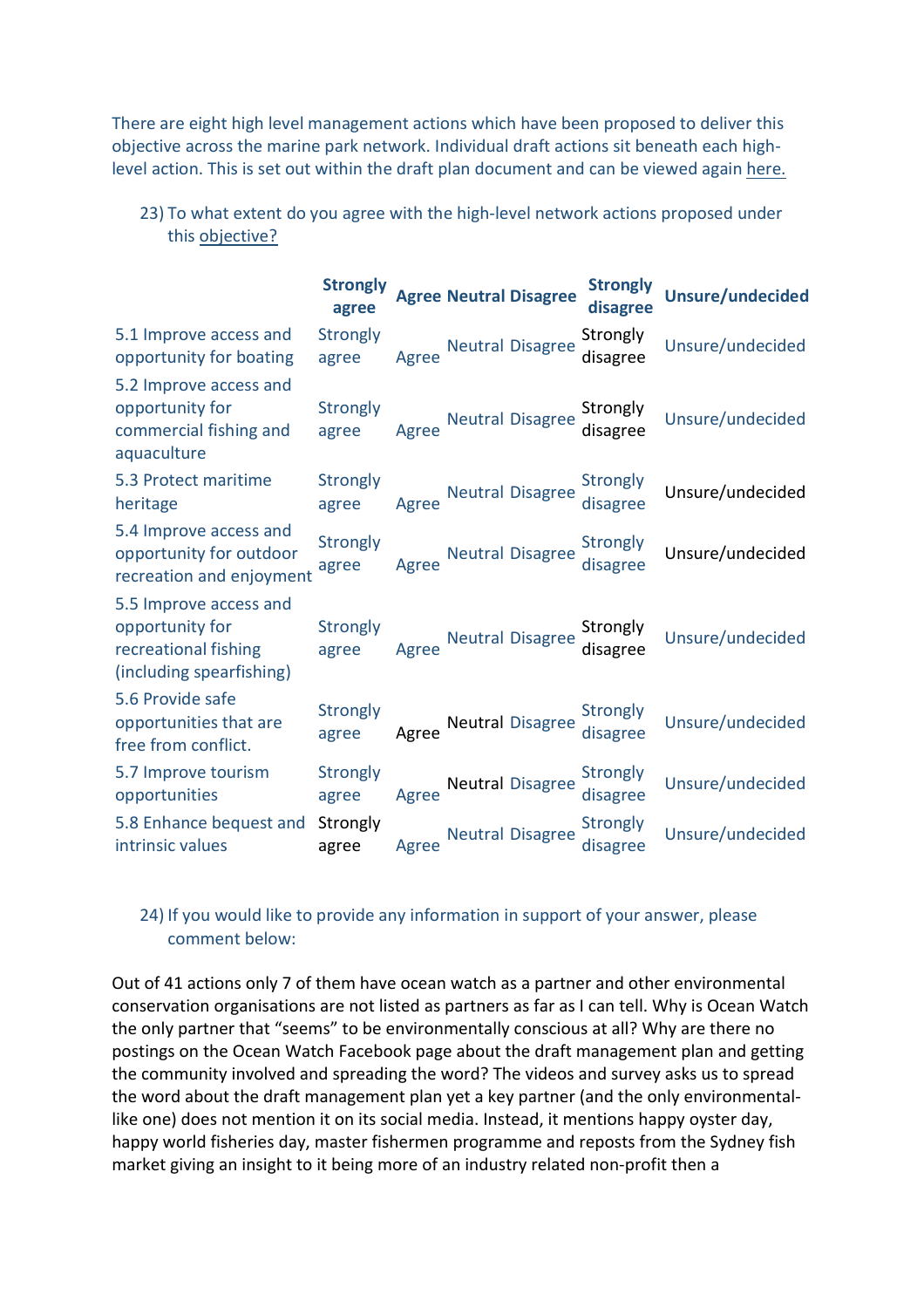conservation based one. It does seem to have some great programs however you get the feeling it is not going to put the sanctuary zone before the fishery.

The partners throughout Objective 5) need to be extended, they are repeated and have a narrow field of environmental organisations given the purpose of marine parks. It should be written in here that 10 local environmental organisations will be approached to be partners in the plan objectives in each marine park. E.g. for Port Stephens the partners added/approached would be Sea Shelter, the marine parks association, Ocean and Coastal Care Initiative OCCI, CHUG, Eco-network, Operation Posidonia and if you can't make 10 you should approach marine conservation minded businesses who are able to help and collect data whilst they are out on the water nearby or above sanctuary areas, like Imagine Cruises, Irukandji Shark & Ray Encounters, Dolphin Swim Australia, Aqua Marine Adventures etc.

There are many actions in this objective- this should be taking a smaller weight as a secondary purpose, instead it is very extensive and overall does not seem to be consistent with the primary purpose.

Action 5.1 how is it consistent with the primary purpose, it should also be focusing on management of boat strikes to turtles, speed limits in extra locations based on latest studies, congestion in the marine park as a whole, water quality results during high congestion periods, removal of unseaworthy crafts, pollution cased from boating and mitigation ideas.

5.2b What is classed as a low or minimal threat to habitat and threatened species- the loss of how many? Who classified it? Was it self-classified by data provided by the industry itself? Where is the evidence that what is low risk? We wish to be informed on exactly what this means (p44) refers to '*providing opportunities for fishing and ecotourism and other secondary purposes in other zones where evidence indicates they are low risk*' with no indication of what this evidence might be.

It then states that under the development of the Rules and regulations for each marine park, it is '*committed to reviewing the approach to multiple use zoning and zoning objectives, including specific objectives*". could lead to existing sanctuaries being compromised through the introduction of new rules such as allowing 'low risk fishing practices' which are not defined, these could include catch and release.

5.2c How has this ended up in a marine park's management plan- marketing for fisheries. Where is the marketing for conservation in this plan?

5.2d More specifics needed- are you recommending opening up sanctuary protected areas for oyster farmers? Or simply allowing them to maintain the farms they already have in place? If it is the former, we strongly disagree.

5.2e if this involves opening up sanctuary areas to farming, we strongly disagree, we are in support of stewardship programs for farmers and look forward to them combatting the large amount of plastic pollution that is created in the farming process. This should be specifically mentioned as an action.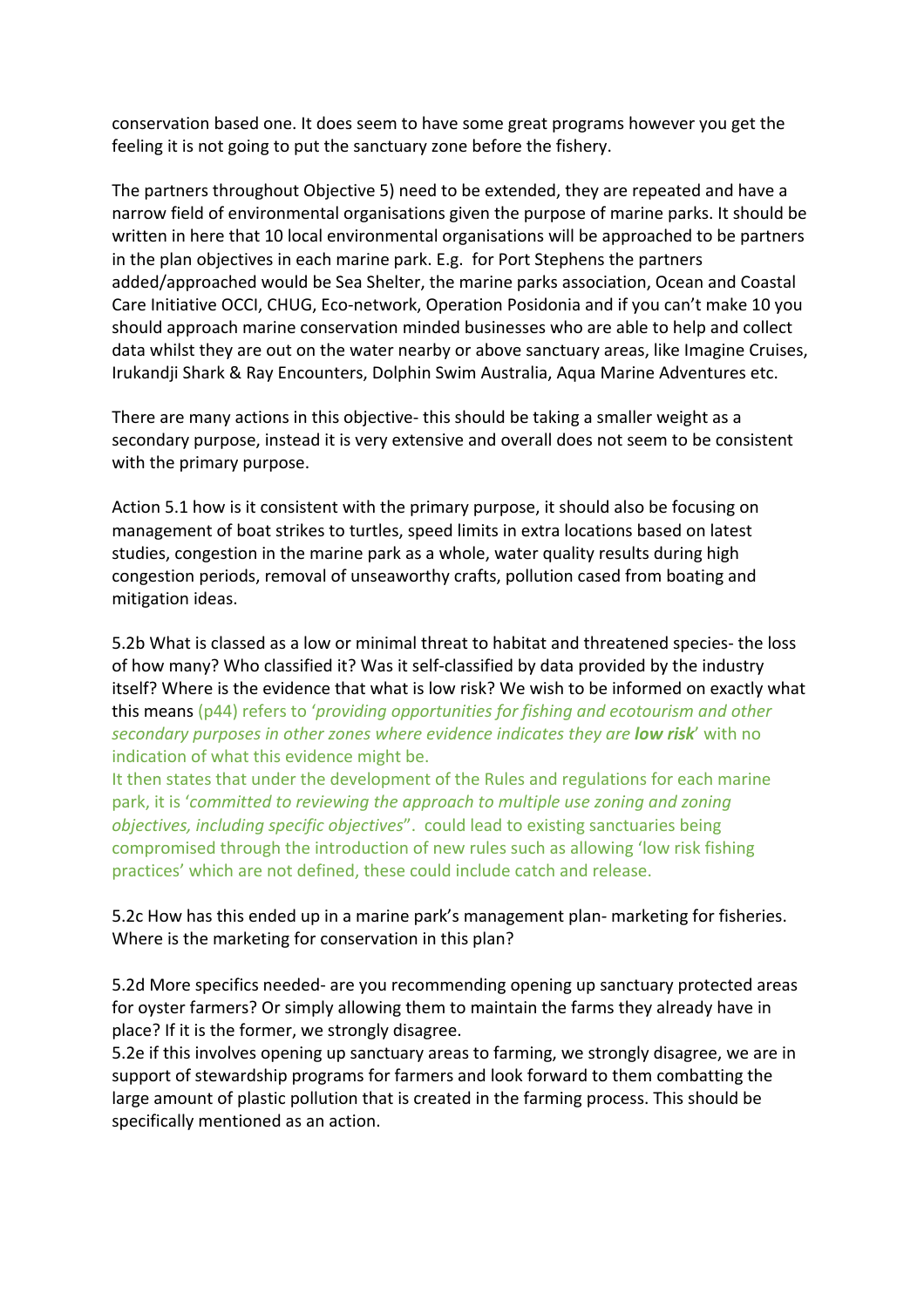5.2f Not in any sanctuary protected area. In other parts of the marine park this would need to be very thoroughly stress tested with the potential of having drastic effects on the estuary and all species/habitat/biodiversity. Algae aquaculture would be better tested on land or far out to sea, there is no need to do it in any marine park area.

5.2g Strongly Disagree with the collection of live seaweed. Sea Shelter rescues sea turtles that would benefit from the collection of live seaweed or algae to feed them with and we still never participate in this practice, we believe even us collecting to feed a couple of turtles would have a lasting impact on the ocean habitat and the food available for wild turtles & other species. The collection of seaweed wrack is useful to us to feed the turtles and utilises wasted washed up algae after storm events, we are therefore unsure/undecided. We are a very small practice feeding a small number of turtles and supplementing them with land grown dark leafy greens. We would have concerns of the impacts of a commercial operation collecting all the wrack from beaches would have an impact and needs to be scientifically studied.

5.2h There is a vast amount of coast that is not part of a marine park, plenty of space for developmental commercial fisheries elsewhere aside from the marine parks and certainly not in the sanctuaries. How is this *consistent with the primary purpose* if it is to fall under this objective rather than with the purpose of not allowing it within marine parks

5.3 & 5.4 (all) We are undecided on these due to a lack of specifics, if the given infrastructure is consistent with the primary purpose and does not affect the environment in any way then we would be in support on a case-by-case basis.

5.5a It would be nice to see artificial reefs within the sanctuary protected zones as well as creating habitat in fishing areas. A positive idea everywhere they are implemented.

5.5b Some of these ideas are great, some such a stocking would need serious studies to show the impacts on prey animals for stocked fish or impacts on plant levels with competition between herbivorous fish. Importantly, where would the fry be sourced- not from the ocean hopefully?

5.5c Strongly Disagree. This would completely defeat the purpose of the sanctuary area, If you don't believe sanctuary areas work go for a snorkel at Fly point then follow it with a snorkel at an area that allows spear fishing such as Little Rocky and see how many fish you can spot, secondly notice how those fish are acting (hiding in the darkest corners, fleeing as fast as they can when you get to close, acting like its night and they are being hunted by the night predators when it's not and they should be out and about feeding and fossicking) You will be able to notice the difference in only one day and two locations in Port Stephens.

Sanctuary areas must remain no take zones to all forms of fishing at all times. This is imperative, no fishing of any kind can be carried out within a sanctuary without affecting its purpose

Fishing of certain species or catch and released cannot be effectively governed on people's boats, as soon as nobody is watching they will slide it into the glove box just like they do the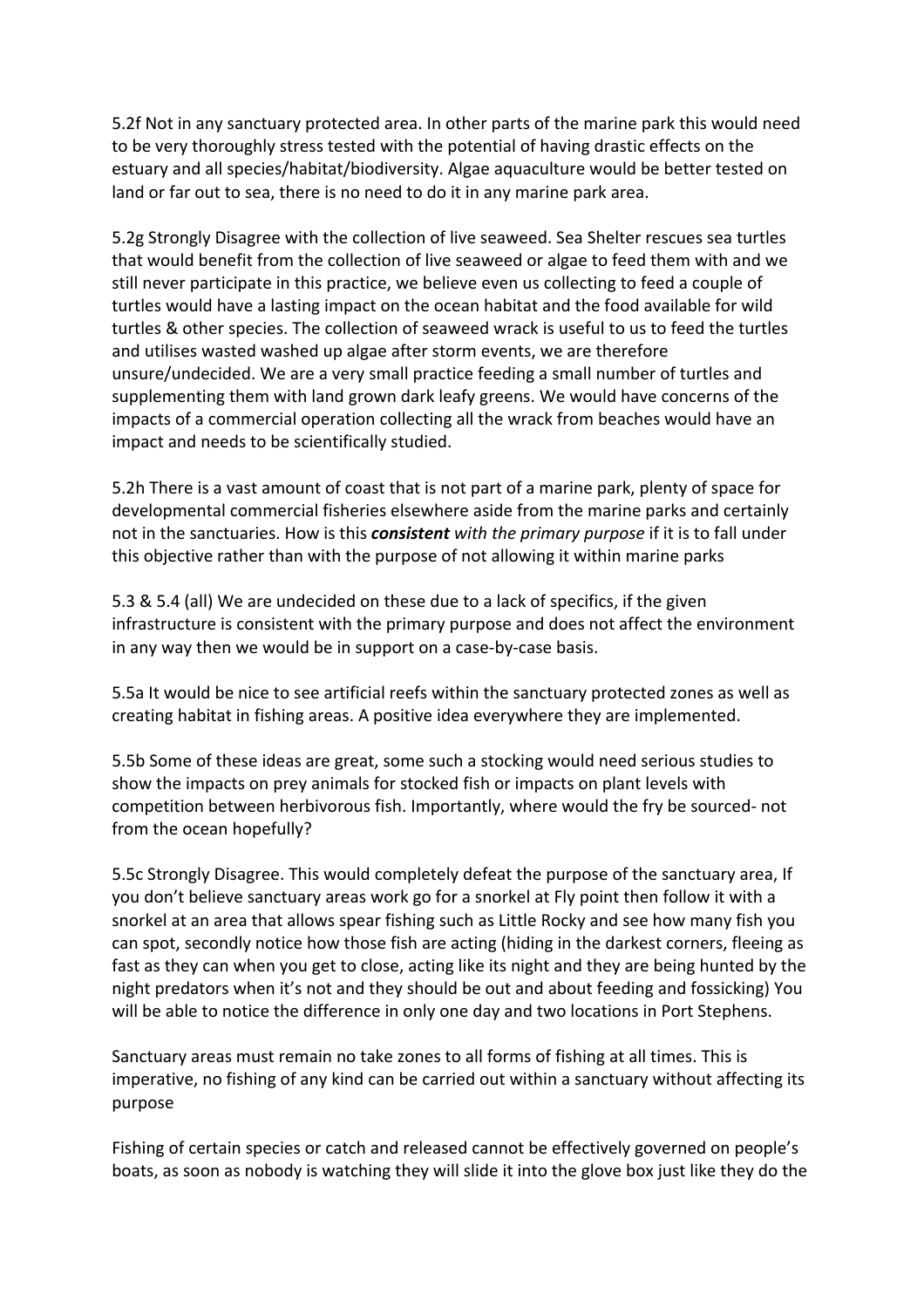shark fins etc Nobody from another vessel, snorkelling or on shore will be able to look at the vessel and realise they are doing the wrong thing, no public will be able to move them on or dob them in from a distance or record their numberplates. Not only would the governance be reduced without clear sanctuary lines it would be far more expensive to try to govern individual boats or buckets. Using "technology" like cameras is very expensive, requires a number of angles and is an "invasion of privacy" on a private boat. A much bigger job than a simple line along the water that can be governed by everybody, especially on school holidays- the line-up for the boat ramps are packed at three AM and for the first few hours in the dark it's the local fishermen who are keeping the holiday makers out of the sanctuary areas, local fishmen do not want their area reduced to microorganisms every school holidays, they understand the importance of maintaining the balance and they help to move on people who are fishing astray.

"showcasing best practice recreational fishing" has no place in marine sanctuaries and certainly should be the rule not the exception for all recreational fishing practices.

Catch and release fishing is not low impact:

Catch and release among other fisheries management method have been touted by recreational fishers as a reasonable approach to fishing in sanctuary zones. However, catch and release is far from benign. The best guestimates for catch and release mortality rates of snapper and mulloway is 10 % to 40 % and 10% to 30 % respectively, approximately 3 – 4 out of 10 fish released die and may be more.

The released animals are extremely stressed, exhausted and ready prey to nearby predators. Stressed female fiddler rays abort all their eggs when released, clearly demonstrating extreme stress.

IF this were to occur in a sanctuary zone, this would represent a considerable mortality of animals in an area designated for no fishing, no extraction. Furthermore, if the catch and release system is applied in marine sanctuaries it will require some sort of trust system between the authorities and the recreational fishers. It is unlikely that there will be sufficient resources to effectively police sanctuary zones if recreational fishing boats have access to fish in them – even if it is "only" catch and release.

At that point, the sanctuary zones would no longer be functional. The precautionary principle supported by sound scientific evidence should be applied to ensure that there will be no impact on the ecological integrity of the sanctuary area before any action is taken changing activities allowed in sanctuary zones.

Furthermore, catch and release changes the behaviour of the species residing within the zone, which impacts the biodiversity and does not allow nature to truly be protected in a natural state. Nature was not designed to withstand the pressure of so many humans with so much technology all fishing at once. It can be seen all over the world in the high use unprotected fishing areas and the resulting lack of biomass. We are on the brink of global mass ocean extinction and still we are trying to allow fishing in every last corner of the ocean. This has to be stopped.

Marine Parks and Marine sanctuaries again, are not the spot to be considering "trophy waters" with different bag and size or slot limits. The fact it is even considered is worrying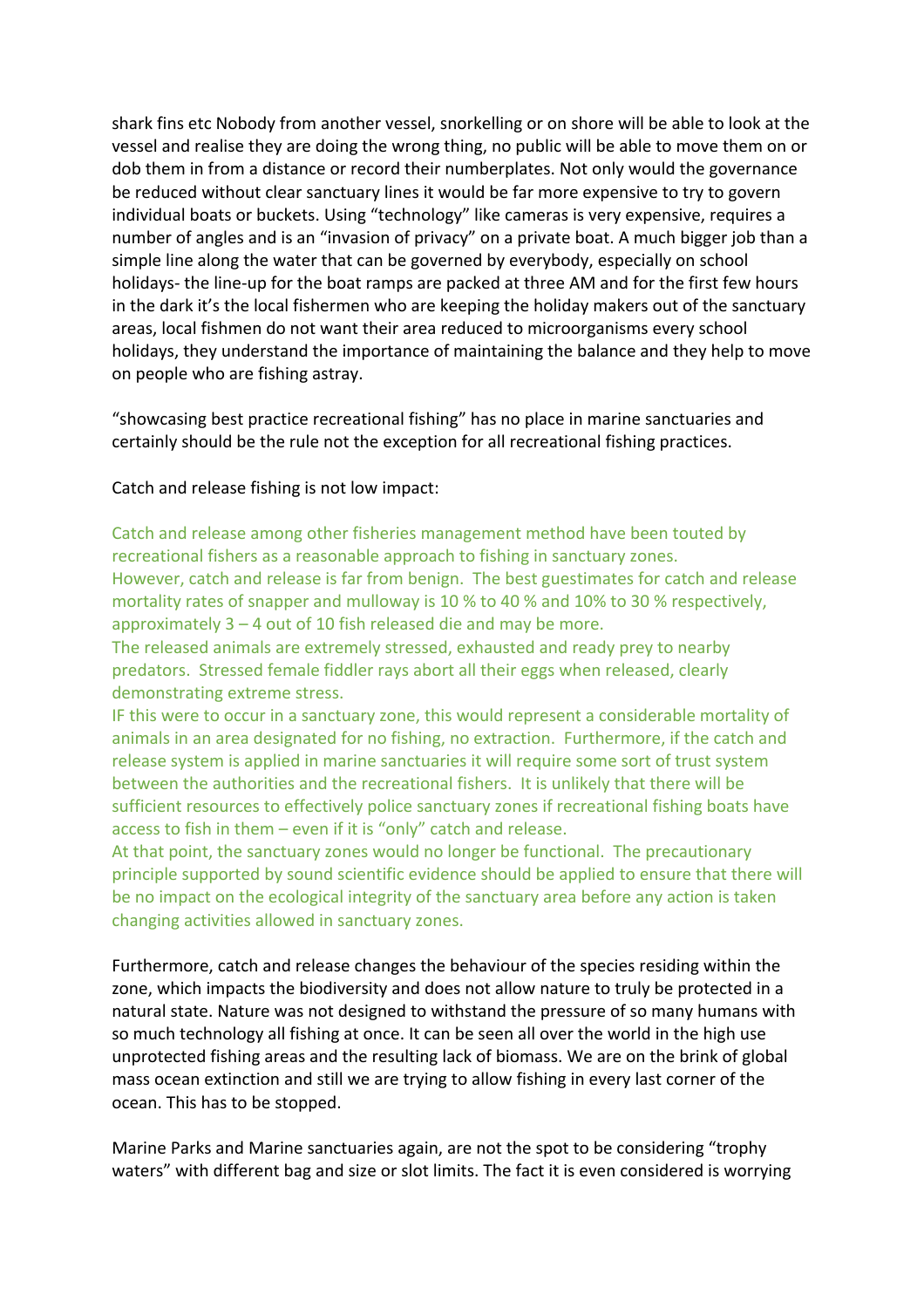and a sign that they work, the fisheries that occupy the entire rest of the coast can look at that sort of thing far away from the sanctuary. It has no consistency with the primary purpose and needs to be scrapped.

It states "fishing was not recognised as a high or moderate priority threat" regardless if it is a high threat or a low one it has absolutely no place in sanctuary protected zones. Spear fishing seriously affects fish behaviour resulting in unnatural sanctuary behaviours and relations ships between species which could be life and death for some. Having spoken to some spear fishermen about their views they were 100% in support of the sanctuary zones and agree with the spill over effect.

Documented effect of MPAs for many species is to increase the proportion of larger, older individuals (Sect. 2.2). Modelling by Barneche et al. (2018) and Marshall et al. (2019) shows that because fishes inside no-take MPAs are usually larger, and reproduction in fishes scales hyper allometrically with size, the larger fishes in MPAs could contribute much more significantly to recruitment of fishes outside MPAs than has previously been assumed.

Why is the draft management plan and those implementing it so set on opening the sanctuaries up to fishing if not for political reasons. Majority of local fishermen we spoke to were for keeping them the same or extending them further. It's not our locals fighting for it that I can see and if it is it is such a small portion- why do they get priority when it is publicly preferred to keep them in place?

These surveys also show considerable support for Sanctuary Zones among the recreational fishing community.

| <b>Percentage For Sanctuaries</b>           | <b>Percentage Against Sanctuaries</b>    |
|---------------------------------------------|------------------------------------------|
| 72% of active recreational fishers in areas | only 9% were opposed                     |
| with established marine parks (older than   |                                          |
| 10 years old) supported their marine        |                                          |
| sanctuaries                                 |                                          |
| 67 % of the NSW public supported            | Associated high percentages of $11 - 25$ |
| Sanctuary Zones with no extractive          | % 'don't know' responses to all          |
| activities                                  | questions.                               |
| 82 % considered marine parks important to   | 2% of respondents were somewhat          |
| maintain the abundance and diversity of     | against and only 1 % strongly against    |
| marine life                                 | <b>Marine Parks.</b>                     |
| 78 % to 80% of respondents considered the   | $11 - 18$ % 'don't knows'                |
| natural beauty and socio economic           |                                          |
| (tourism) benefits most important values    |                                          |
| provided by the marine estate and agreed    |                                          |
| that more should be done to protect         |                                          |
| marine habitats in marine parks even at     |                                          |
| the expense of recreational and             |                                          |
| commercial fishing                          |                                          |
| 53 % of coastal residents were in favour of |                                          |
| larger sanctuary zones in NSW               |                                          |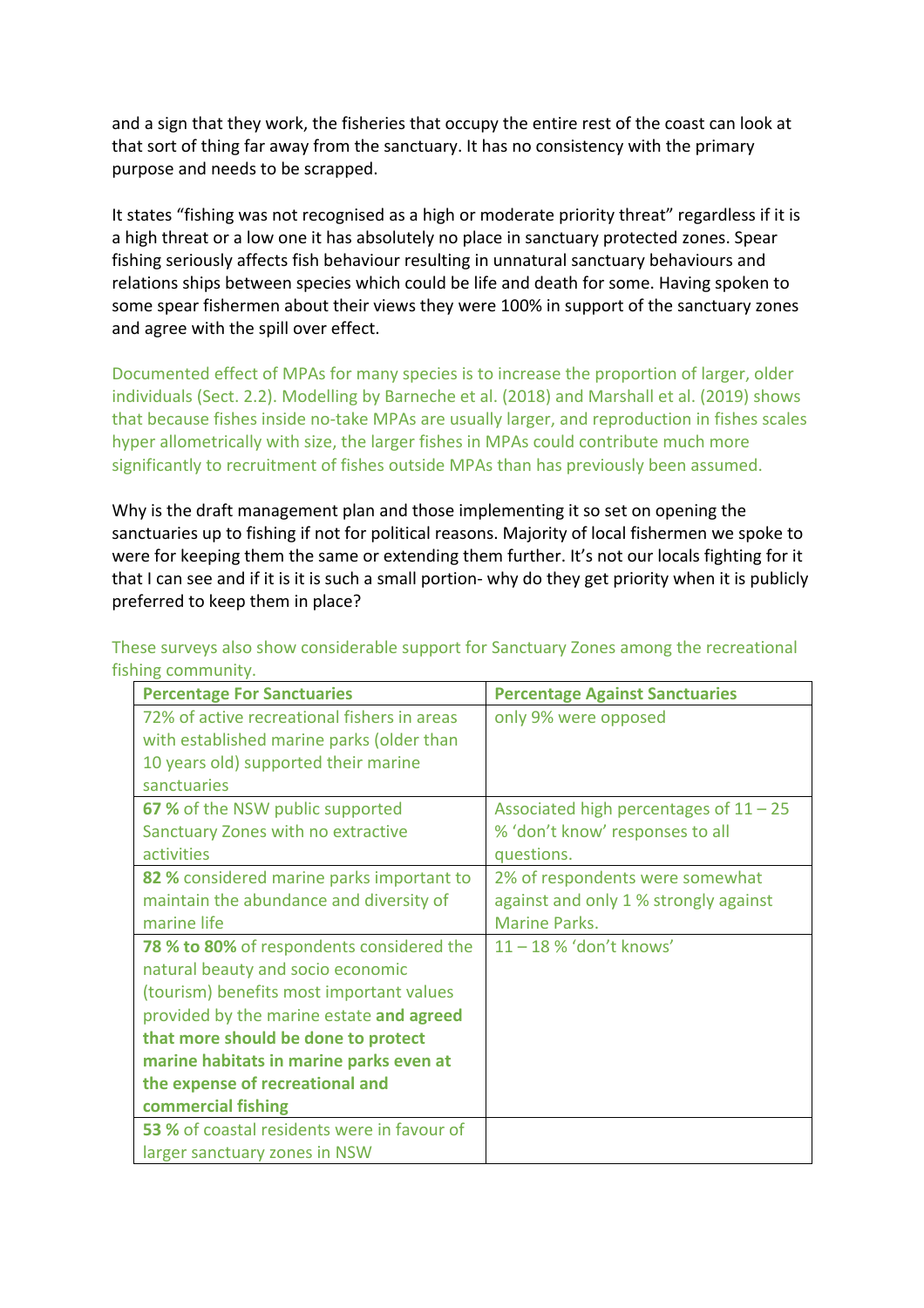| 69 % of the community believed that         |  |
|---------------------------------------------|--|
| management strategies should be informed    |  |
| by science rather than political expediency |  |
|                                             |  |

(Sweeney Research MEMA and DPI 2014 released 2018)

Other literature showed 87 per cent of surveyed NSW residents indicating a willingness to pay for MPAs (Pascoe et al. 2019) while only 65 % of respondents were willing to consider a levy for beach protection and beach protection. This demonstrates how the high value attributed to marine parks over beaches and other habitat, despite the recreational popularity of beaches and problems with their erosion.

This action has no environmental partners listed- no parties to dispute, where is the "inclusive" in this action, how can we defend out oceans when you are to open the sanctuary areas to fishing without even consulting with local conservation organisations as key partners.

5.5d This could be a great opportunity to get some ideas of trends as long as it is not used as a trade-off for marine sanctuaries and is not done in place of a legitimate scientific study. This would be a great opportunity to enable fishermen to monitor and take responsibility for the huge marine debris problem that is harming wildlife in fishing areas.

5.5e Again we should not be wasting marine park money on promoting anything apart from marine conservation. Separately we would love to see what this "Strategic Initiative 6" is that keeps popping up in this objective. Where is the "Conservation Initiative 6" or similar?

5.6 These actions are great provided they focus on the primary purpose prior to the secondary purposes

5.7 Ok provided they focus on the primary purpose prior to the secondary purposes and there are limits in place to prevent overcrowding of popular areas and litter is taken with them with each operator taking responsibility for ensuring their visitors are cleaning up after themselves

5.8 Interesting that promote was not suggested in this one like it was in the others.

P5.2i Again, money for marine park management should only be used on conservation, not promoting industry

P5.4e It would have been nice to see something about ensuring the development does not affect the sanctuary areas as it is constructed as well as supporting it.

**Support evidence-based, inclusive, and effective decision-making**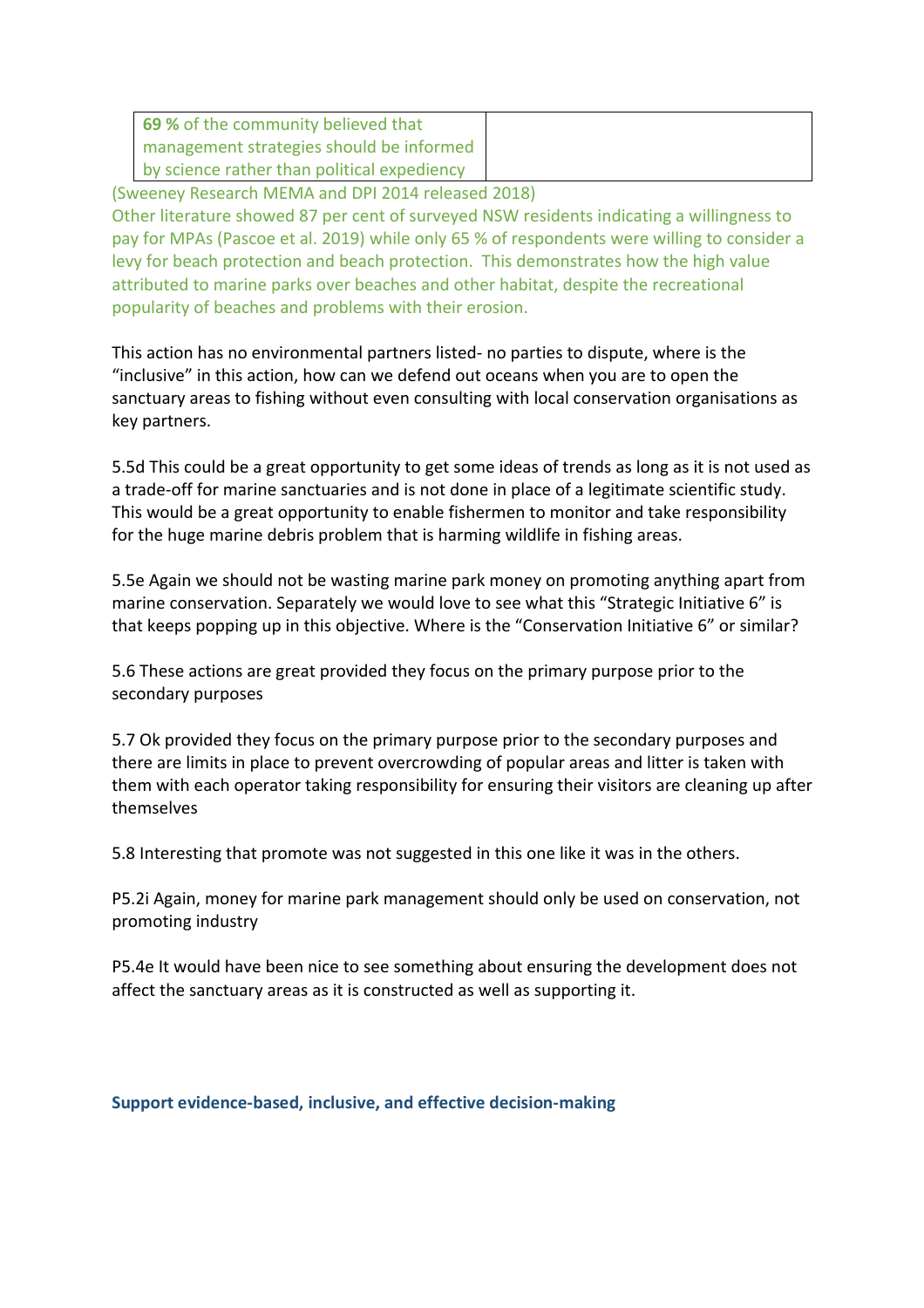There are four high level management actions which have been proposed to deliver this objective across the marine park network. Individual draft actions sit beneath each highlevel action. This is set out within the draft plan document and can be viewed again here.

|                                                                                      | <b>Strongly</b><br>agree |       | <b>Agree Neutral Disagree</b> | <b>Strongly</b><br>disagree | <b>Unsure/undecided</b> |
|--------------------------------------------------------------------------------------|--------------------------|-------|-------------------------------|-----------------------------|-------------------------|
| 6.1 Improve knowledge<br>to support evidence-<br>based management                    | Strongly<br>agree        | Agree | <b>Neutral Disagree</b>       | Strongly<br>disagree        | Unsure/undecided        |
| 6.2 Improve education,<br>stewardship and<br>compliance                              | Strongly<br>agree        | Agree | <b>Neutral Disagree</b>       | Strongly<br>disagree        | Unsure/undecided        |
| 6.3 Improve community<br>engagement and<br>partnerships in marine<br>park management | Strongly<br>agree        | Agree | <b>Neutral Disagree</b>       | Strongly<br>disagree        | Unsure/undecided        |
| 6.4 Reduce the regulatory Strongly<br>burden                                         | agree                    | Agree | <b>Neutral Disagree</b>       | Strongly<br>disagree        | Unsure/undecided        |

25) To what extent do you agree with the high-level network actions proposed under this objective?

If you would like to provide any information in support of your answer, please comment below:

Let's break it down: "Evidence based" great we can all agree we need more studies of marine environment, and we can certainly agree that any decisions made need to be first proven and not here say or provided without proof. "Inclusive" of what? Industry, all key stake holders? Beginning to lose the way. Then finally "effective" should not everything be effective? What about peer reviewed? Financially obtainable? Conservation based?

The partners throughout Objective 6) need to be extended, they are repeated and have a narrow field of environmental organisations. It should be written in here that 10 local environmental organisations will be approached to be partners in the plan objectives in each marine park. E.g. for Port Stephens the partners added/approached would be Sea Shelter, the marine parks association, Ocean and Coastal Care Initiative OCCI, CHUG, Econetwork, Operation Posidonia and if you can't make 10 you should approach marine conservation minded businesses who are able to help and collect data whilst they are out on the water nearby or above sanctuary areas, like Imagine Cruises, Irukandji Shark & Ray Encounters, Let's go adventures etc.

Given the primary purpose of marine parks 'to conserve biological diversity and maintain ecological integrity' this needs to be reflected in the primary purpose of the partners that are chosen to carry out the plan. Especially as many of these organisations would help out free of charge (volunteer basis) it seems like it would be preferred to pay somebody to give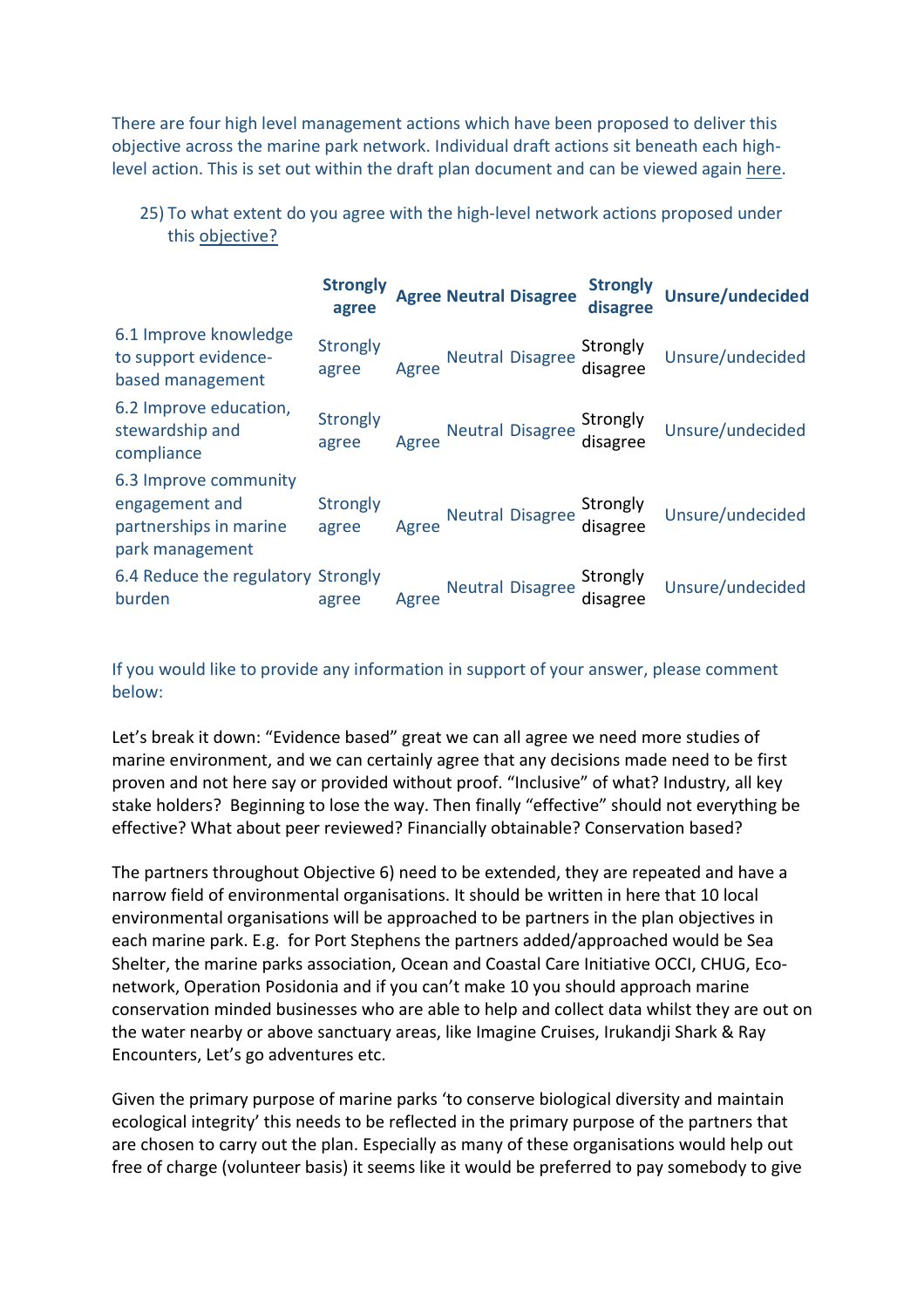the "right answer" rather than truly searching for the "real answer" from those who are on the ground in the conservation field.

Not only that it seems that there is not even one environmentally focused partner in a lot of the individual actions. In fact, out of 26 actions only 11 of them have partners that have any environmental outlook, and they are only made up of a few repeated, mostly Ocean Watch. Why is this the case? How can we effectively create a plan for environmental conservation without collaborating with key partners in the field?

The first management action 6.1 under this objective starts with "improve knowledge to support" We believe it should start with "implement various scientific studies to create evidence-based management"

The second management action 6.2 should be divided- compliance cannot fall in the same category as stewardship they need to be approached very differently as they are often the opposite of each other, the people practicing stewardship are often the ones who are ensuring the compliance of the other party

The third management action 6.3 should change to "Improve community engagement and partnerships for conservation in the marine park"

The fourth should be "Government budget for the Action Plan and implement money saving strategies". The regulatory "burden" is a terrible name for an action as it suggests regulation is costing too much and needs to be scrapped. Again, the wording is leading the general public to the choose money and ease over the environment. This section could instead be a great time to look at the costings of all the actions and compare them with each other and utilise volunteers in all the suitable areas, look at the over-all budget, ensure it fits to funds available and have complete transparency with the general public. Another idea would be to engage the key partners within the scientific government community and give individuals the opportunity to volunteer their services whilst giving their expertise and opinion on the best solutions going forward, many employees could jump at the opportunity to be involved on a voluntary basis when it is something close to their hearts- like ocean conservation. We spend huge parts of our lives volunteering our time for ocean conservation, yet some experienced and well-equipped government employees could be utilised if they were permitted to help out in their own time with out conflicts.

# Stand out actions:

6.1e Were is the environmental focus for scientific research in the same layman's terms as this? The environmental aspect needs to be equally studied in this category not withheld from the study/s especially as it refers to spatial mapping.

6.2i- why is the environmental protection authority only engaged on this and not others? 6.4b and c streamline should be replaced with strengthen

6.4c- these marine parks assessments should already have been done before putting out the draft plan you would expect? How could the review take place without assessments?

26) Would you like to provide any additional comments or suggestions to improve the draft plan?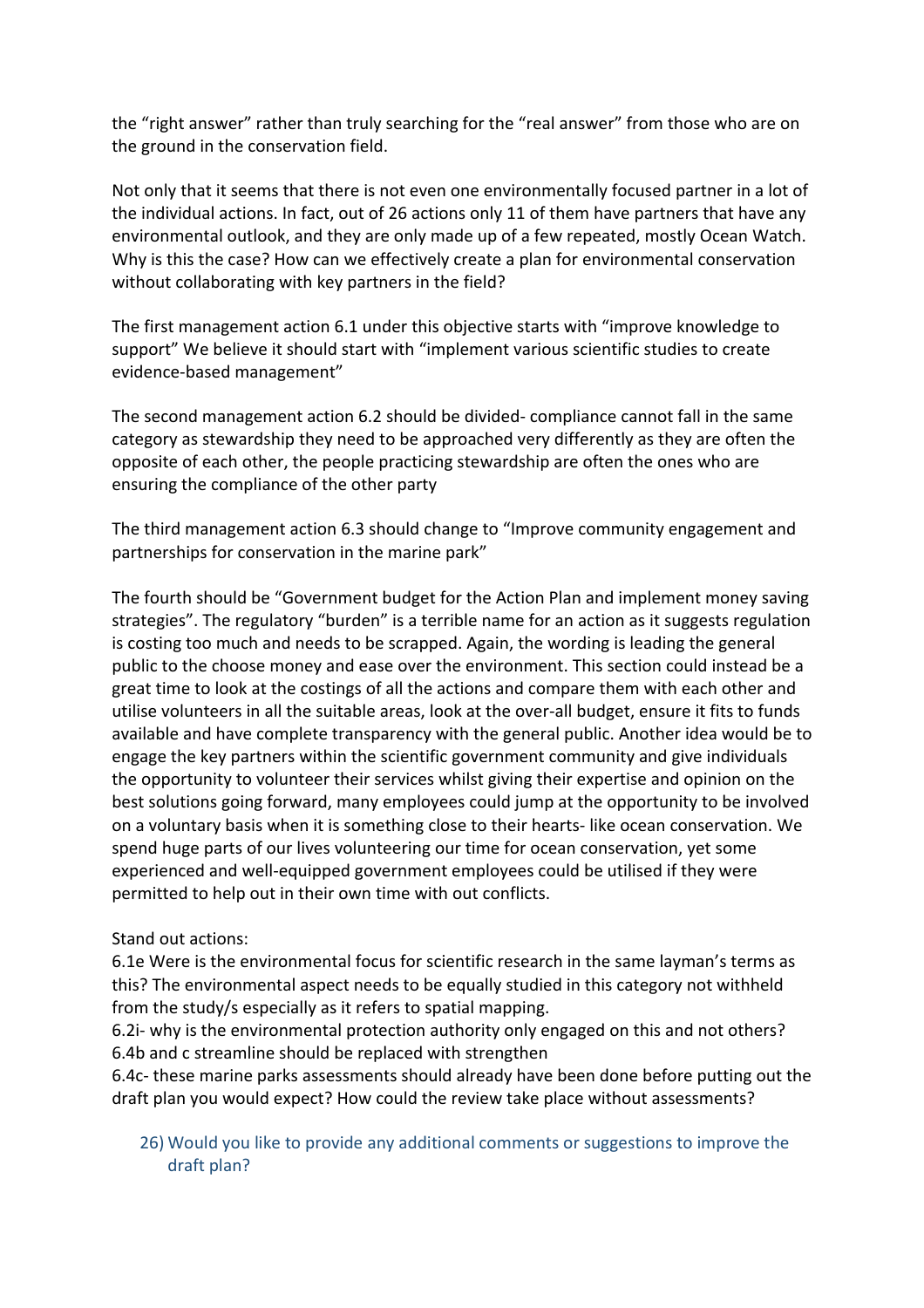## 1. Yes

## Additional Comments:

- We are in full support of the document released on the Eco-network webpage: The Full Marine Parks Association/Eco Network Port Stephens Submission found here: https://www.econetworkps.org/response-to-the-nsw-mainland-marineparks-network-dmp/
- Items in green in this survey have been sourced from the Eco-network document and we wish it to be thoroughly examined with the weight of all submissions using this PDF as it very specific, created by scientists and with a much better understanding of the whole process. Our hats go off to them, thank you very much to Eco-network for their incredible work protecting our ocean.
- This plan gives a duration of 10 years however there is no true plan with dates, costs, outcomes and kpi's

## 27) Which marine parks in NSW are you most interested in?

- 1. Cape Byron
- 2. Solitary Islands
- 3. Port Stephens Great Lakes
- 4. Jervis Bay
- 5. Batemans

#### Please choose all that apply

We are local to the Port Stephens Great Lakes Marine Park however we believe that they all need to be equally valued regardless of our personal experiences, if some parks are making more money or more people live close by or more people are interested in it should be irrelevant. These parks are imperative to the future of the ocean regardless who is interested in it.

#### 28) On average, how often do you visit these marine parks?

This also falls under the same category of above. Marine park strategy is being decided based on human use/pressure. This is very sad to see and needs to be refocused onto marine conservation & protection.

# 29) Please select the options that best describe your main interests and activities within marine parks?

Is this the loophole to be used to roll back the sanctuaries? The heavier the wight of "marine park interested and activities" the larger the weight can be for the secondary purposes within that marine park?! Even though all secondary purposes are supposed to be *consistent with the primary purpose* and the primary purpose is *to conserve the*